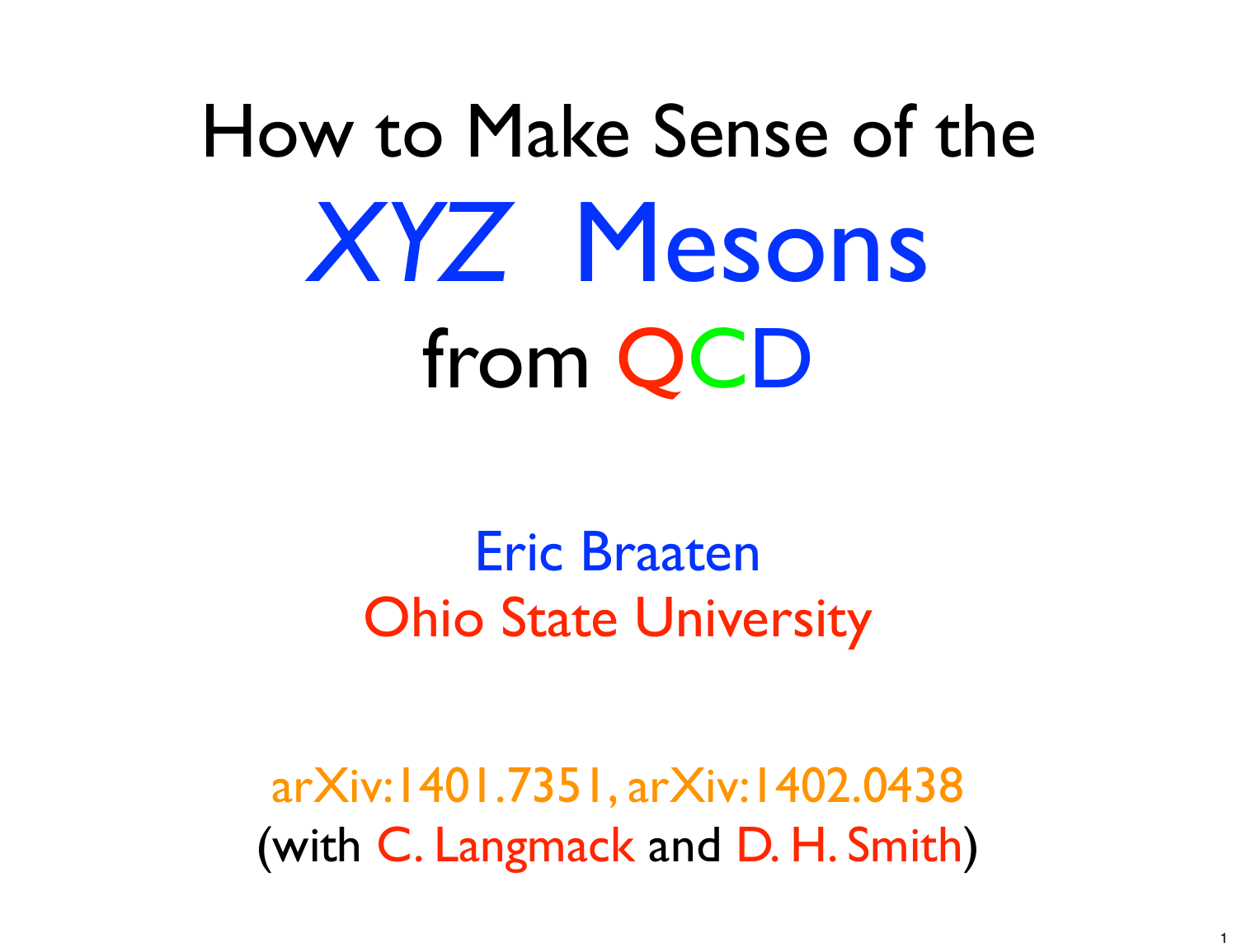How to Make Sense of the *XYZ* Mesons from QCD (using the Born-Oppenheimer Approximation)

- constituent models for *XYZ* mesons
- Born-Oppenheimer approximation for *QQ* hybrid mesons \_ for *QQ* tetraquark mesons
- hadronic transitions of *XYZ* mesons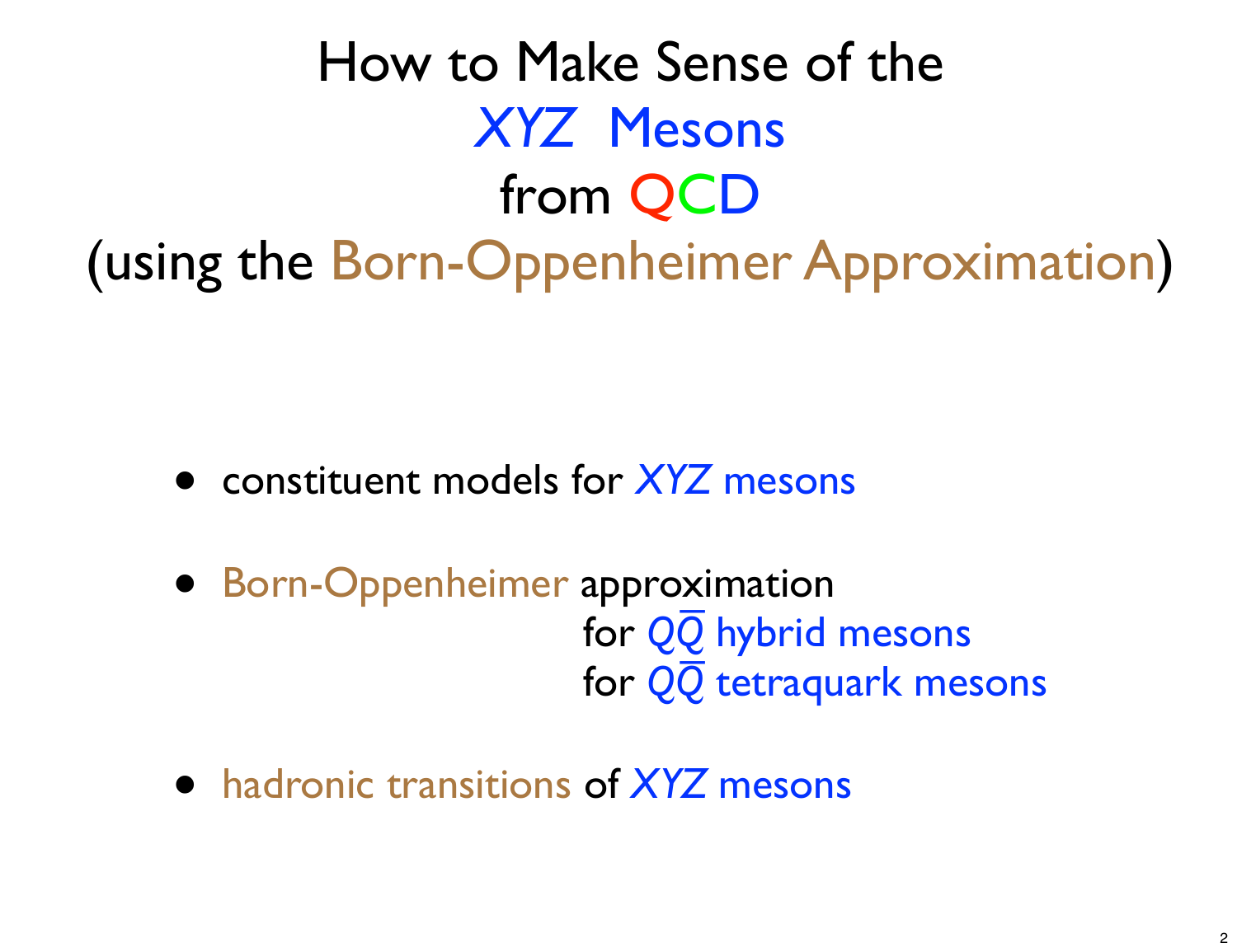## *XYZ* Mesons

- more than 2 dozen new *cc* and *bb* mesons discovered since 2003  $\overline{a}$   $\overline{a}$
- some of them are tetraquark mesons
- many of them are surprisingly narrow
- most were observed through hadronic transitions
- a major challenge to our understanding of the QCD spectrum!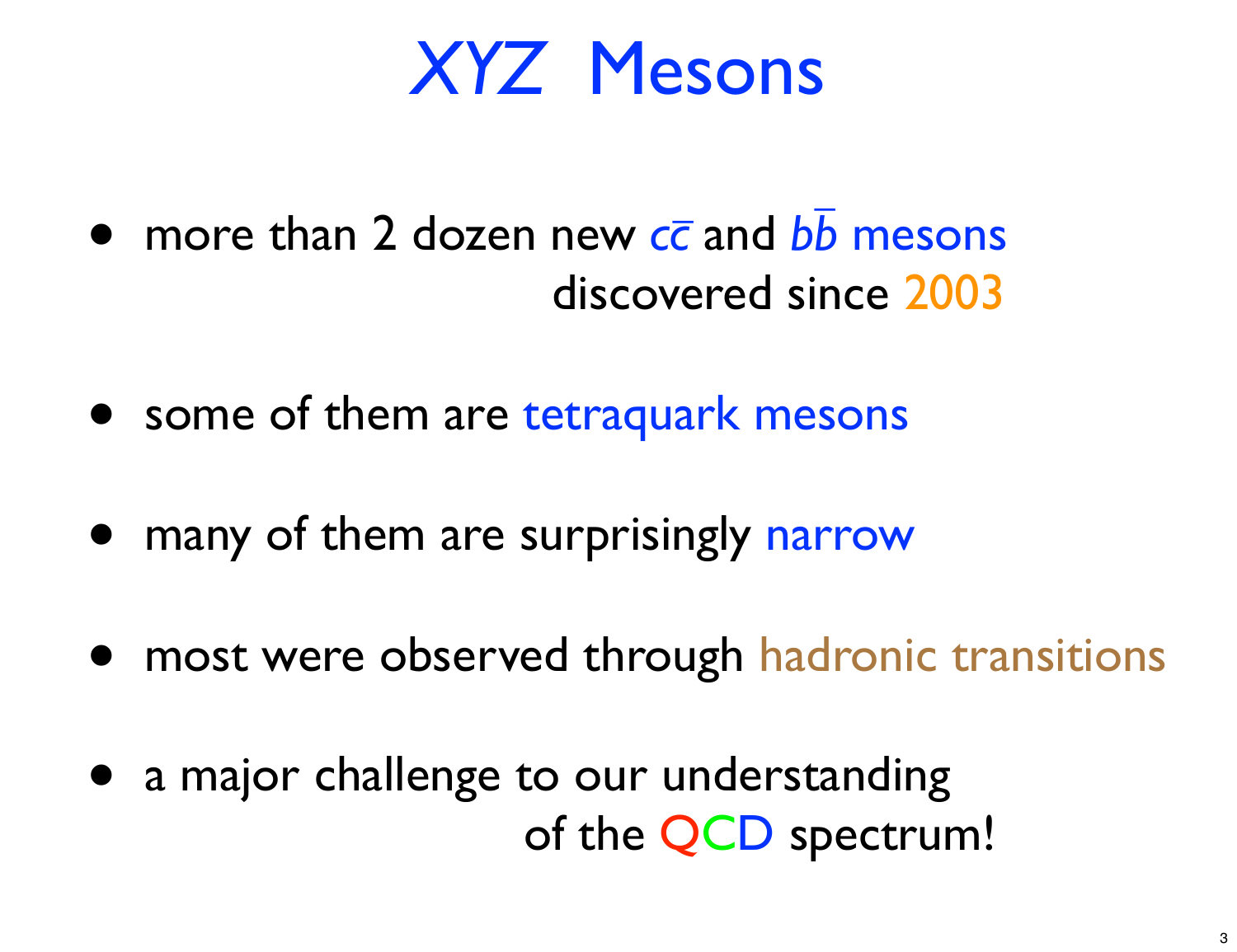## Models for *XYZ* Mesons

three basic categories

● conventional quarkonium

● quarkonium hybrid

● quarkonium tetraquark





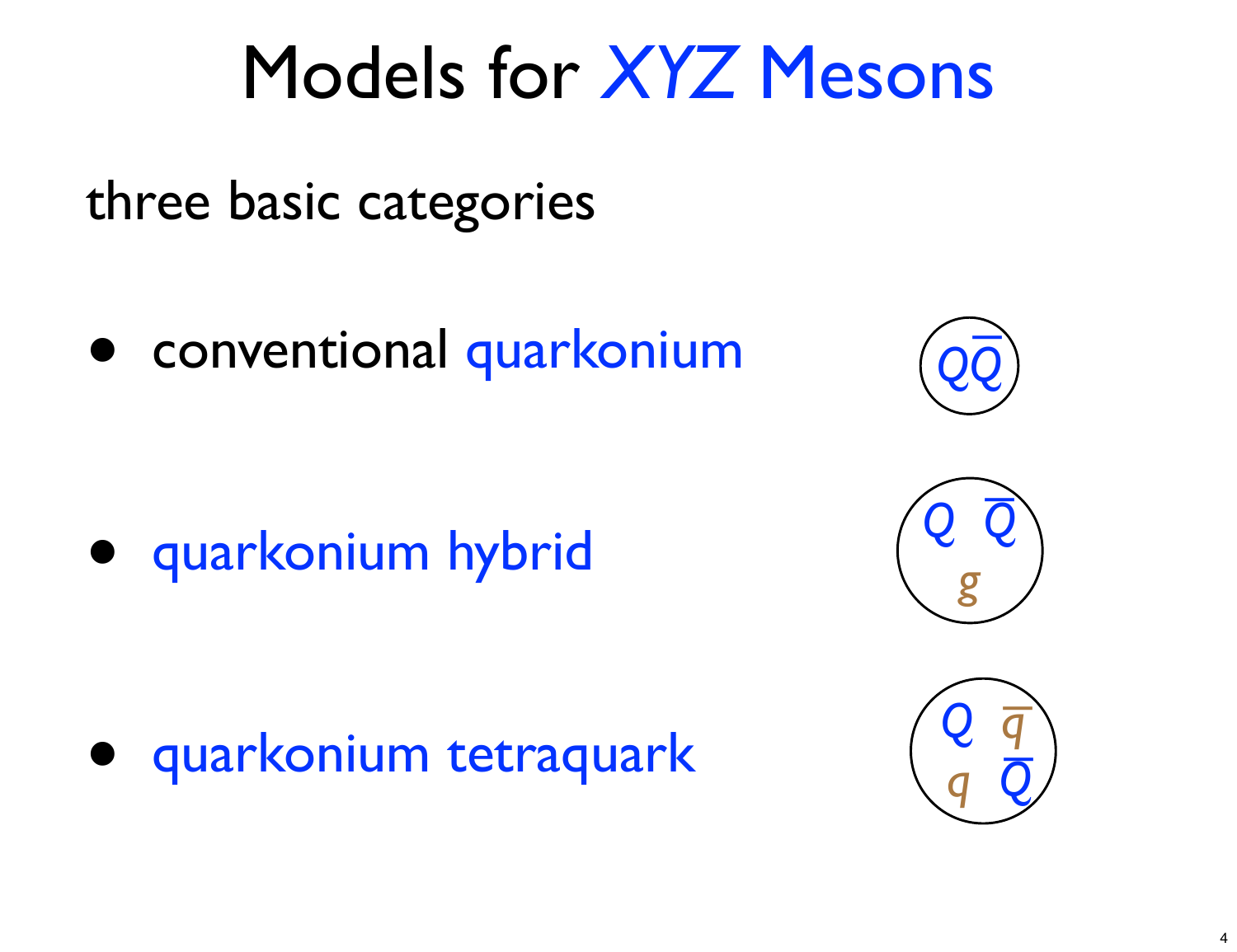### Models for *XYZ* Mesons

## Quarkonium Tetraquarks

- compact tetraquark
- *Q q q Q*  $\overline{\phantom{0}}$ \_

\_ *qQ*

 $\overline{\mathbf{C}}$ 

 $\overline{\phantom{0}}$ 

*QQ*

 $\frac{1}{\sqrt{2}}$ 

*q*

 $\overline{q}$   $\overline{q}$ 

*Qq*

*QQ*

*Qq qQ*

 $\frac{1}{\sqrt{2}}$ 

*q*

 $\overline{q}$ 

meson molecule

● diquark-onium

hadro-quarkonium

● quarkonium adjoint meson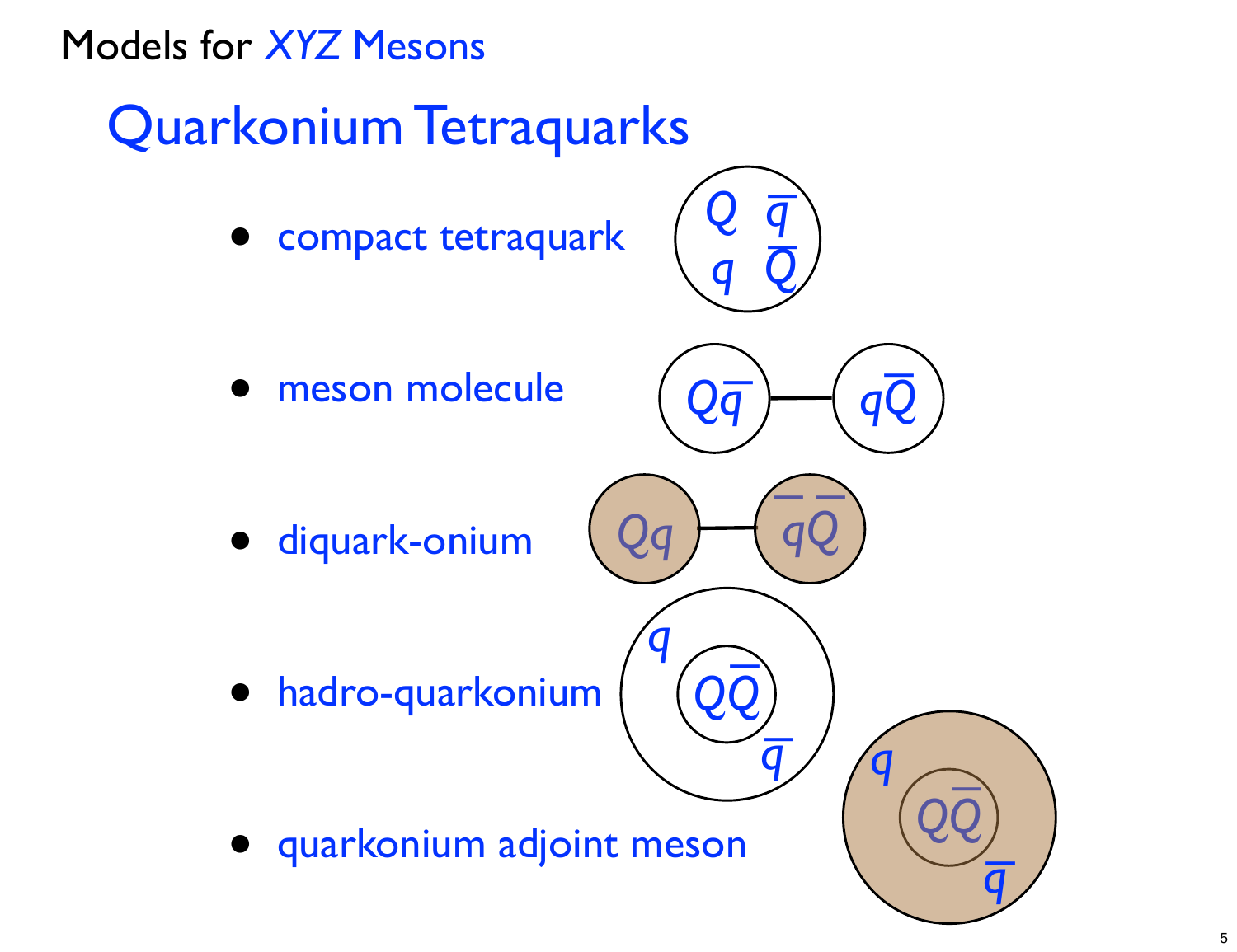## Models for *XYZ* Mesons

- little connection with fundamental theory QCD constituents: degrees of freedom from QCD interactions: purely phenomenological
- some success in describing individual *XYZ* mesons
- no success in describing pattern of *XYZ* mesons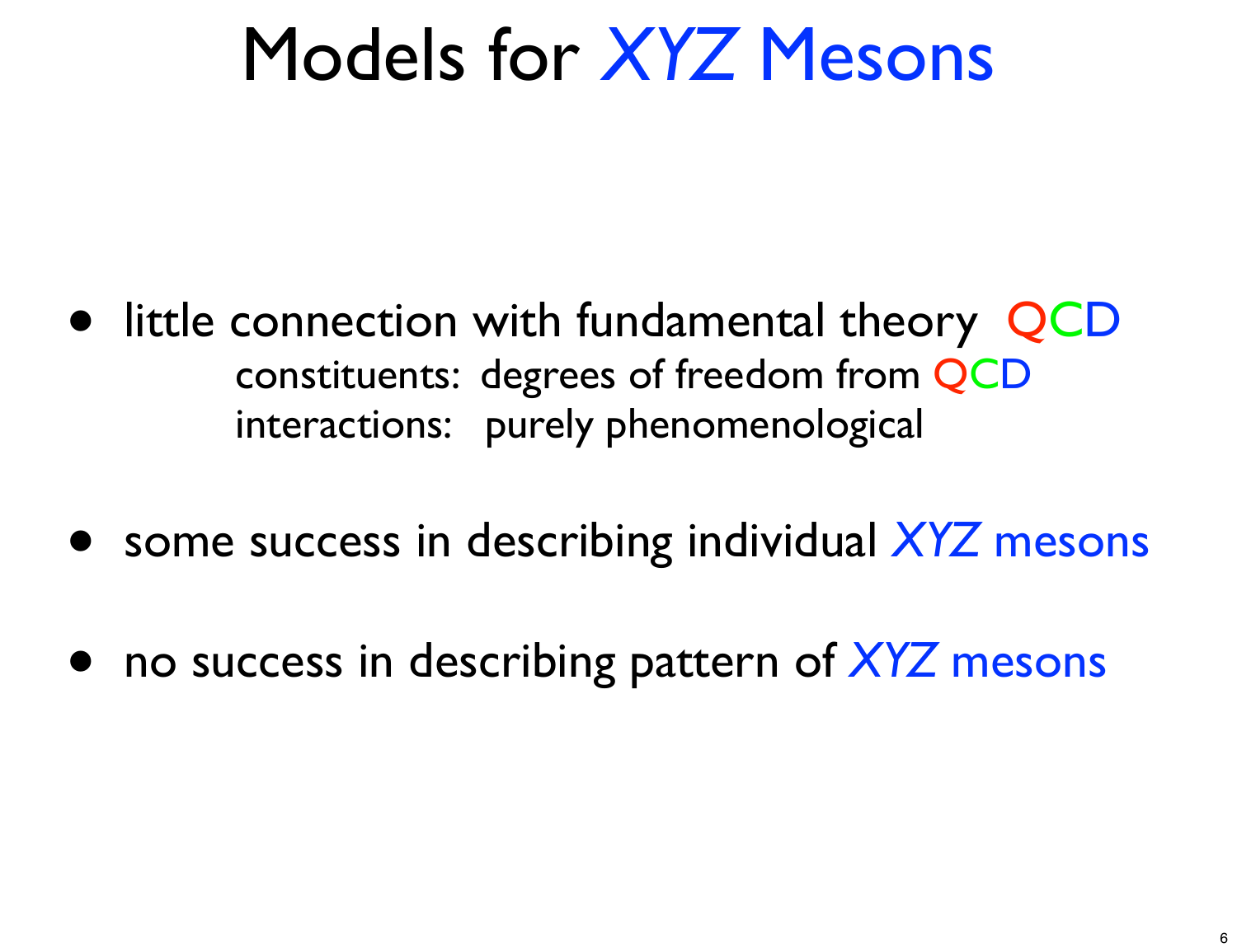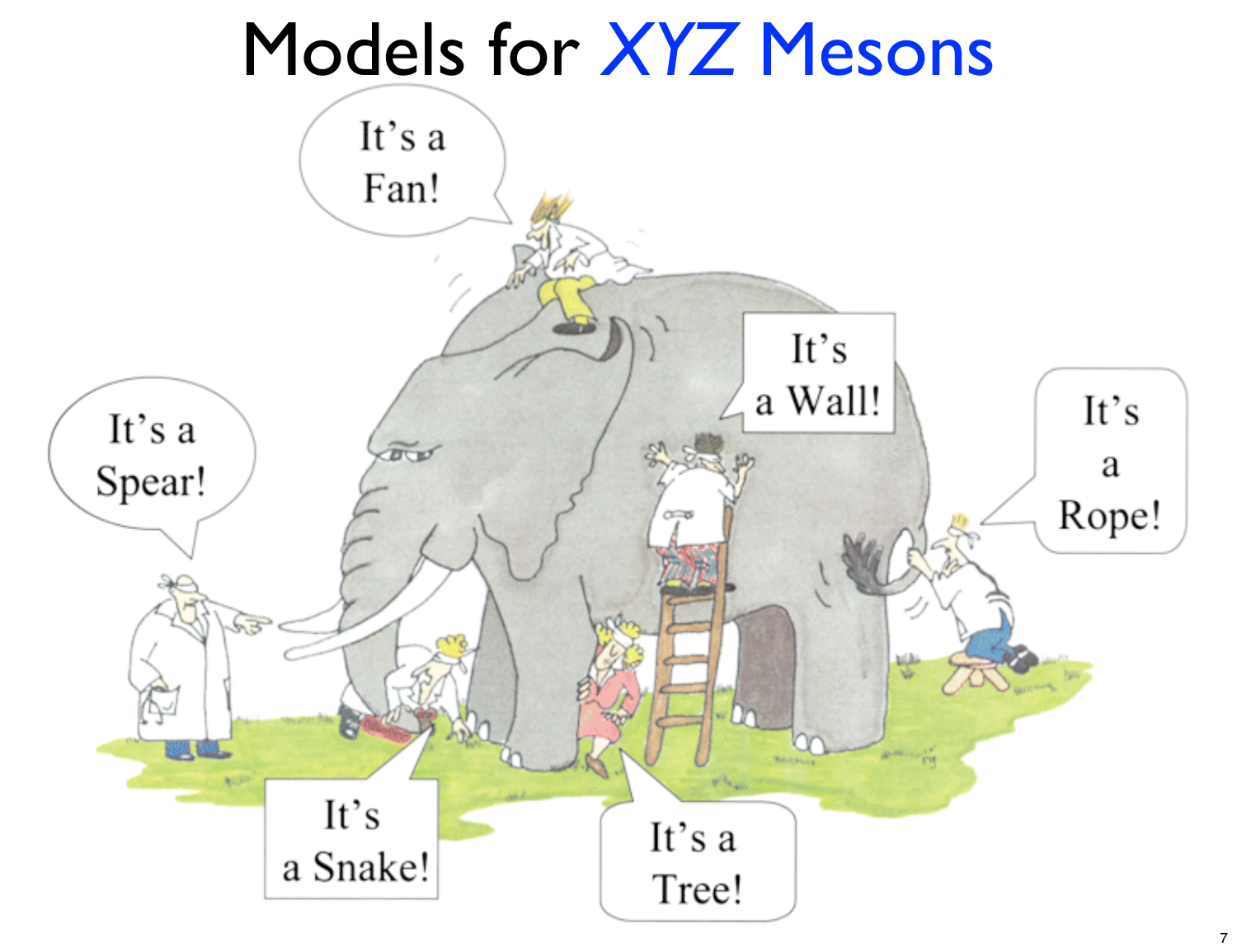# Approaches within QCD

fundamental fields: quarks and gluons parameters:  $\alpha_s$ , quark masses

- Lattice QCD
- QCD Sum Rules?
- Born-Oppenheimer approximation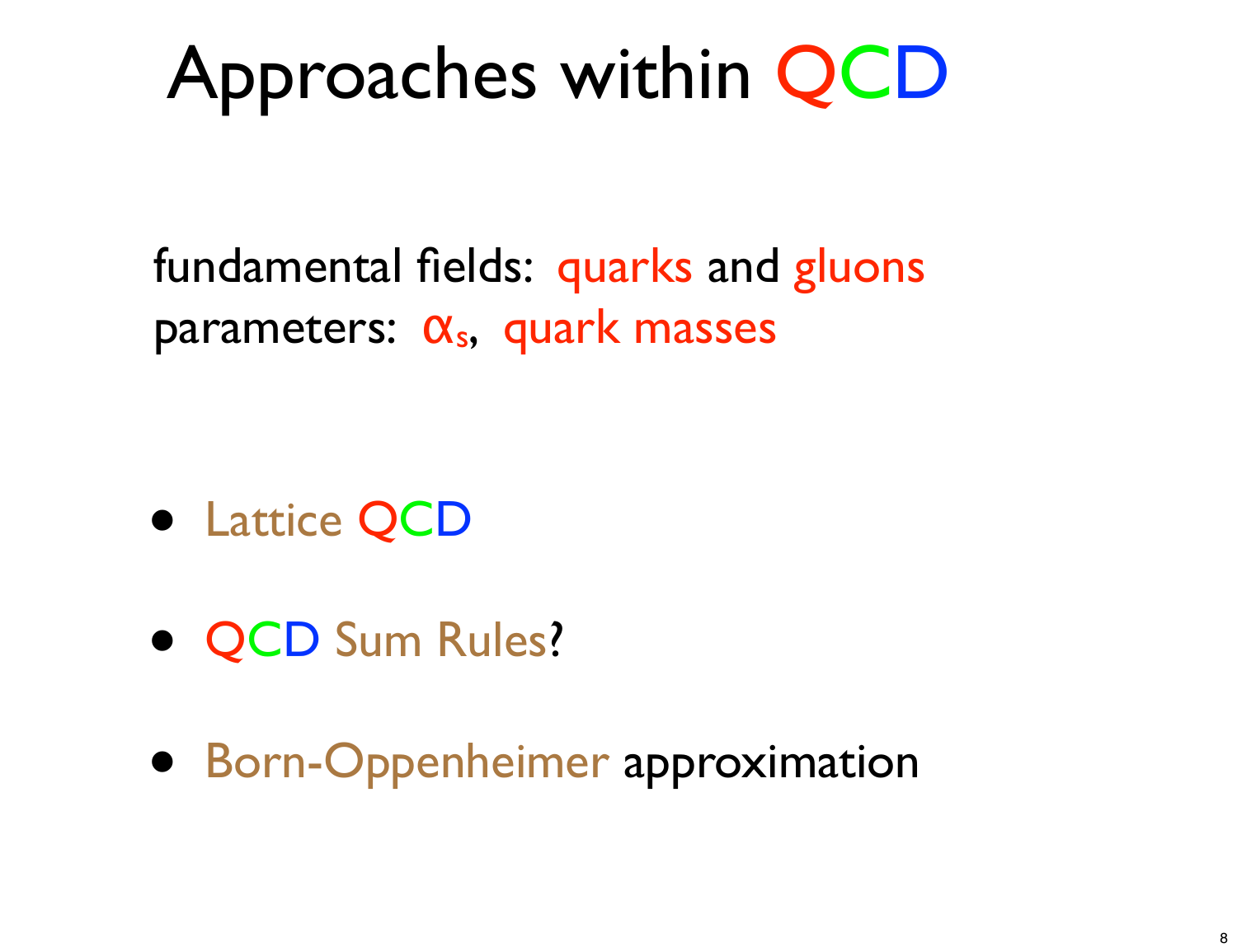Born-Oppenheimer Approximation for Quarkonium Hybrids

- ●pioneered by Juge, Kuti, Morningstar 1999
- heavy quark mass >> Λ<sub>OCD</sub>
- ● *Q* and *Q* move nonrelativisticly  $\overline{\phantom{a}}$
- gluons respond almost instantaneously to the motion of the *Q* and *Q*  $\overline{\phantom{a}}$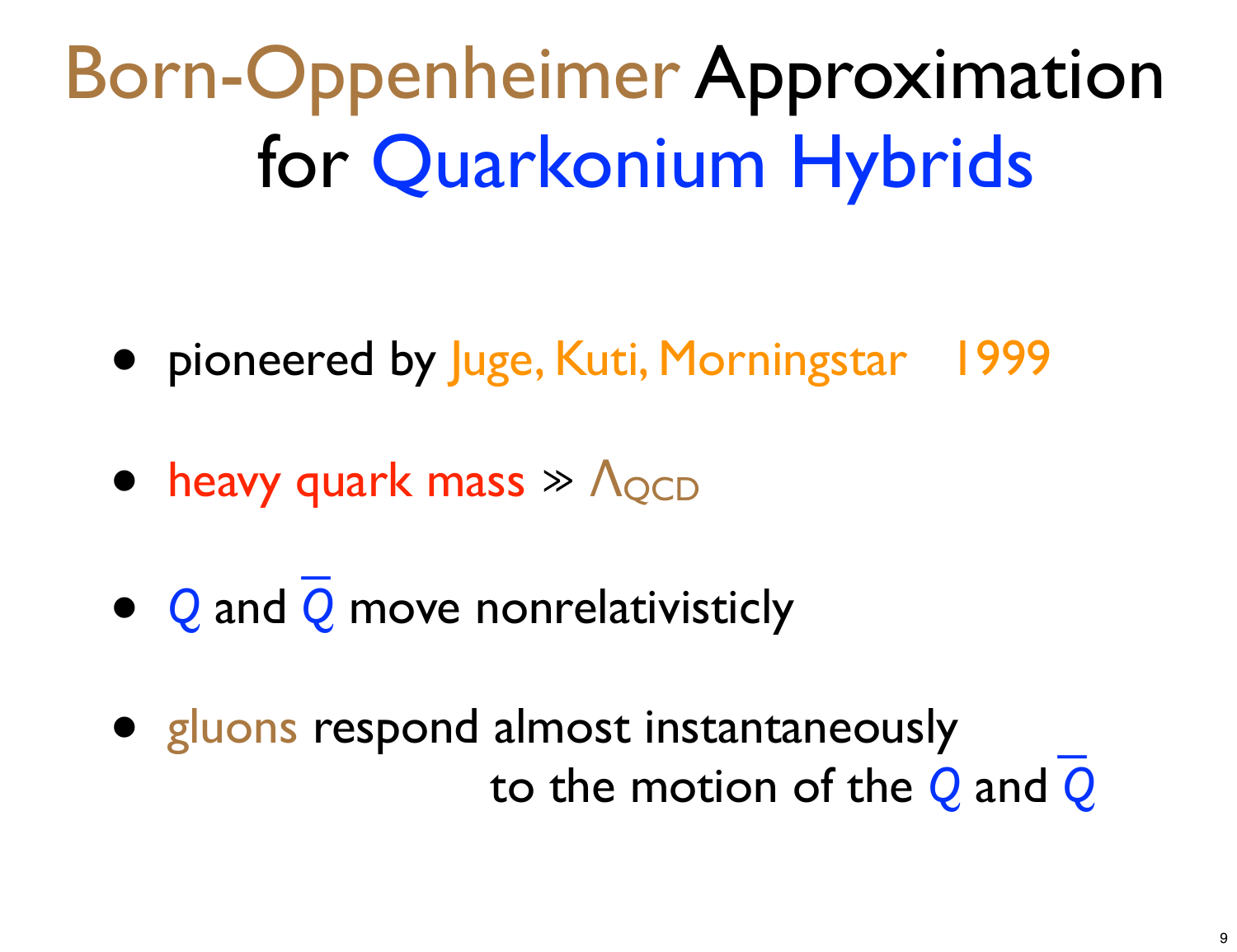●given the positions of the *Q* and *Q*, the gluon fields are in a stationary state in the presence of static *Q* and *Q* sources \_  $\overline{\phantom{a}}$ 



●as the positions of the *Q* and *Q* change, the gluon fields remain adiabatically in that stationary state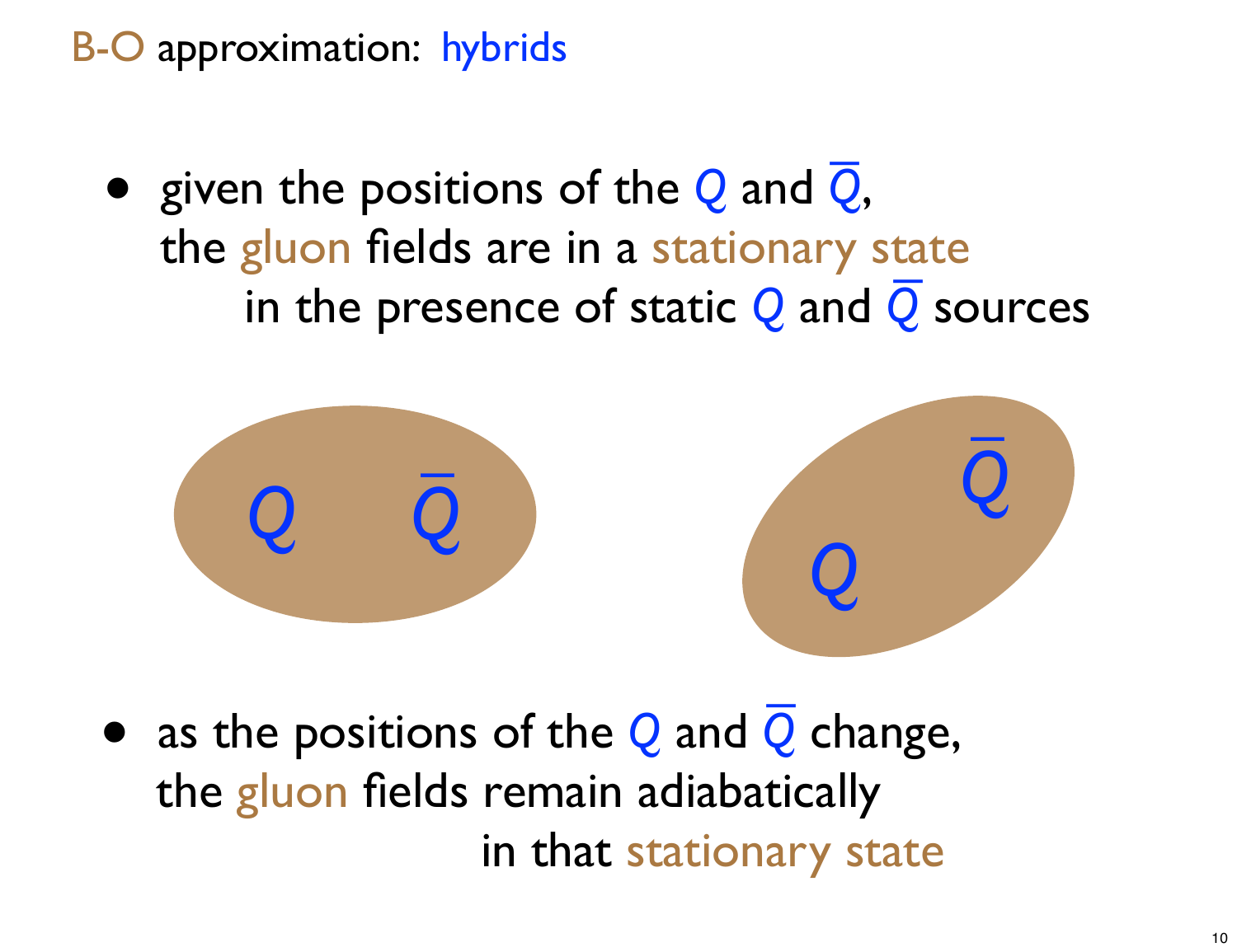●energy of stationary state of gluon fields in presence of static *Q* and *Q* sources separated by distance *r*  defines Born-Oppenheimer potential *V(r)* )†<br>—



**• Born-Oppenheimer approximation:**  motion of *Q* and *Q* is described by Schroedinger equation in potential *V(r)*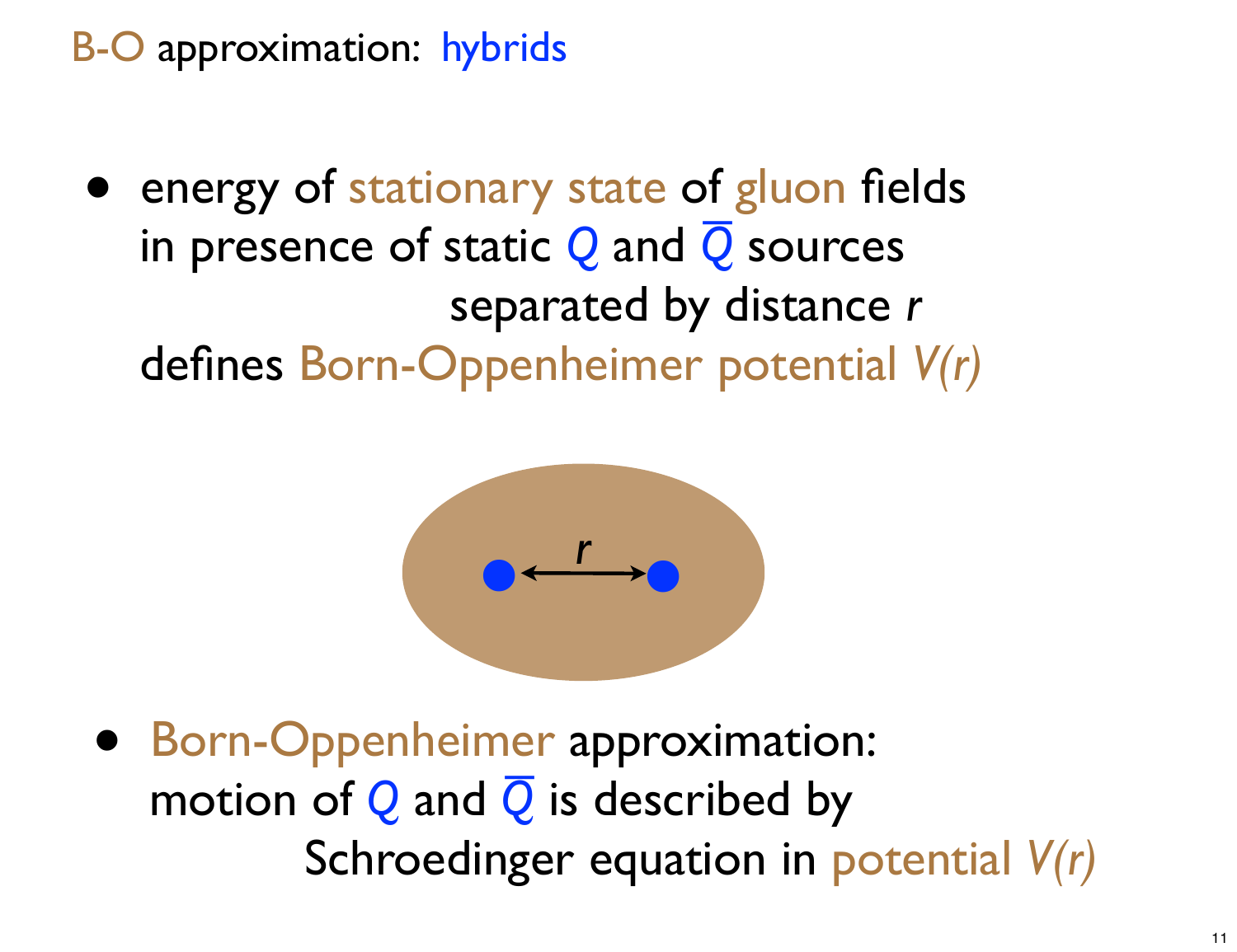# stationary states for gluon fields \_ in presence of static *Q* and *Q* sources and  $\overrightarrow{e}$  scale  $\overrightarrow{e}$  and  $\overrightarrow{e}$  sources



conserved quantum numbers: Λη ε

- absolute value of component of angular momentum  $|r \cdot \overline{f}_{\text{light}}|$  = Λ = 0, 1, 2, ... (or Σ, Π, Δ, ...) **^ →**
- ●product of charge conjugation and parity *(CP)*light ≡ η *= +1, −1* (or *g, u*)
- ●reflection through plane containing sources *R*light = ε = +*I*, −*I* (or +, −)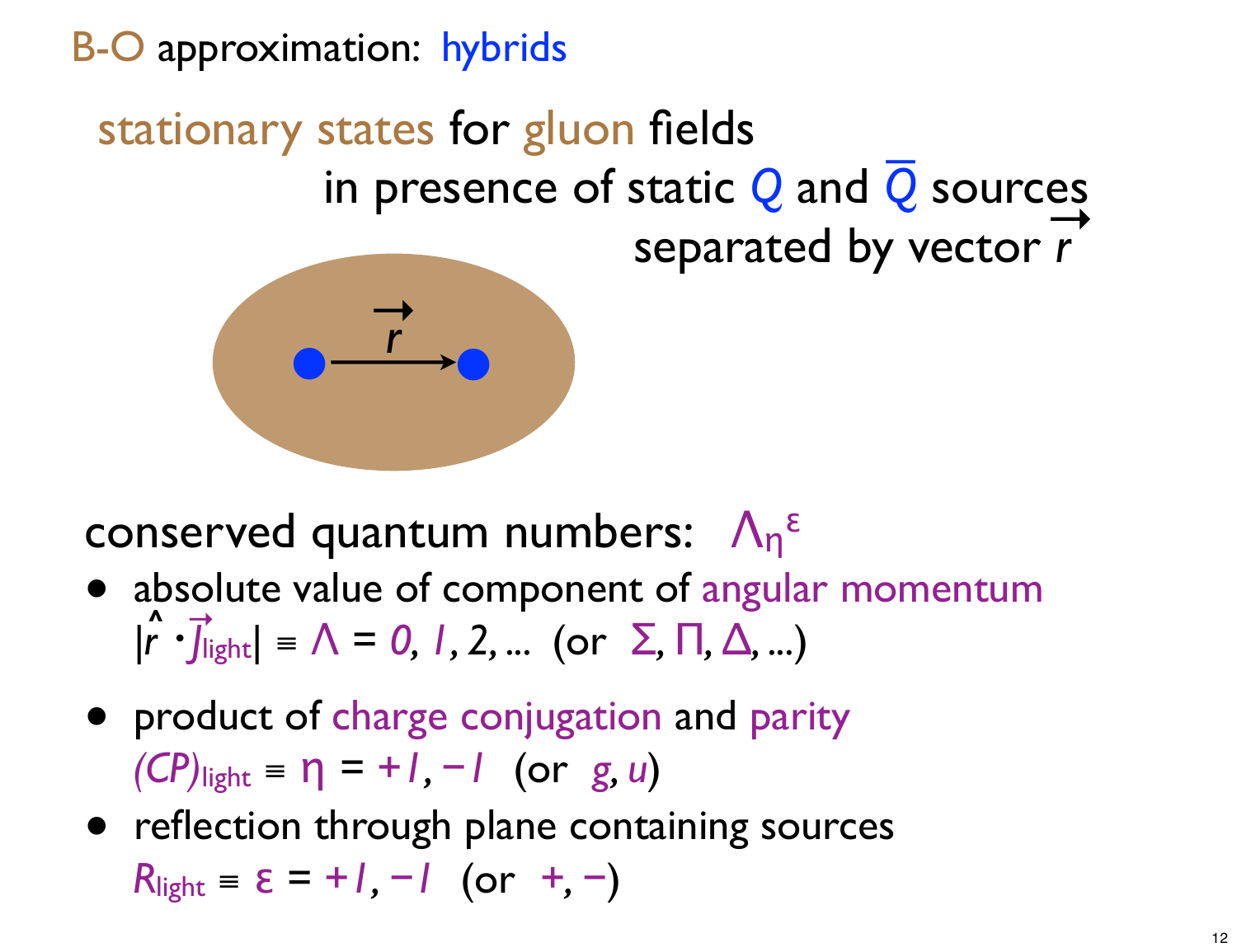calculate using lattice QCD Juge, Kuti, Morningstar 1999 anisotropic lattice:  $10^3 \times 30$ lattice spacing:  $a = 0.2$  fm quenched: no virtual quark-antiquark pairs! Born-Oppenheimer potentials labelled by  $|\hat{r} \cdot \vec{J}|\text{right} = \Lambda$ , (CP)<sub>light</sub> = n, R<sub>light</sub> =  $\epsilon$ or by Λη <sup>ε</sup>(Λ*=*Σ*,*Π*,...,* η*=g,u,* ε*=±*) 0.9 0.3 0.4 0.5 0.6 0.7 0.8 0 2 4 6 8 10 12 14  $\mathsf{a}_\mathsf{t}\mathsf{E}_\Gamma$  $R/a<sub>s</sub>$ Gluon excitations  $a_{s}/a_{t} = z^{*}5$ z=0.976(21)  $\beta = 2.5$  $a_{s}$ ~0.2 fm  $\Pi_{\mathsf{U}}$  $\Sigma_{\sf L}^{\dagger}$ u  $\Sigma_{\mathsf{G}}^+$ т,<br>g  $\Delta$ ğ  $\Pi$ g  $\Sigma_{\mathsf{C}}$ g  $\Pi'_{\mathcal{G}}$ ,<br>(  $\Pi_\mathsf{U}^{\prime}$ չ∔<br>?u u  $\Delta_{\mathsf{U}}$  $\Sigma_{g}^{+}$ short distance degeneracies crossover string ordering  $N=4$  $\lambda$ N=3  $\blacktriangleright$  N=2  $N=1$  $N=0$ lowest Born-Oppenheimer potentials:  $\sum_{g}^{+}$ ,  $\prod_{u}^{+}$ ,  $\sum_{u}^{-}$ , ...

13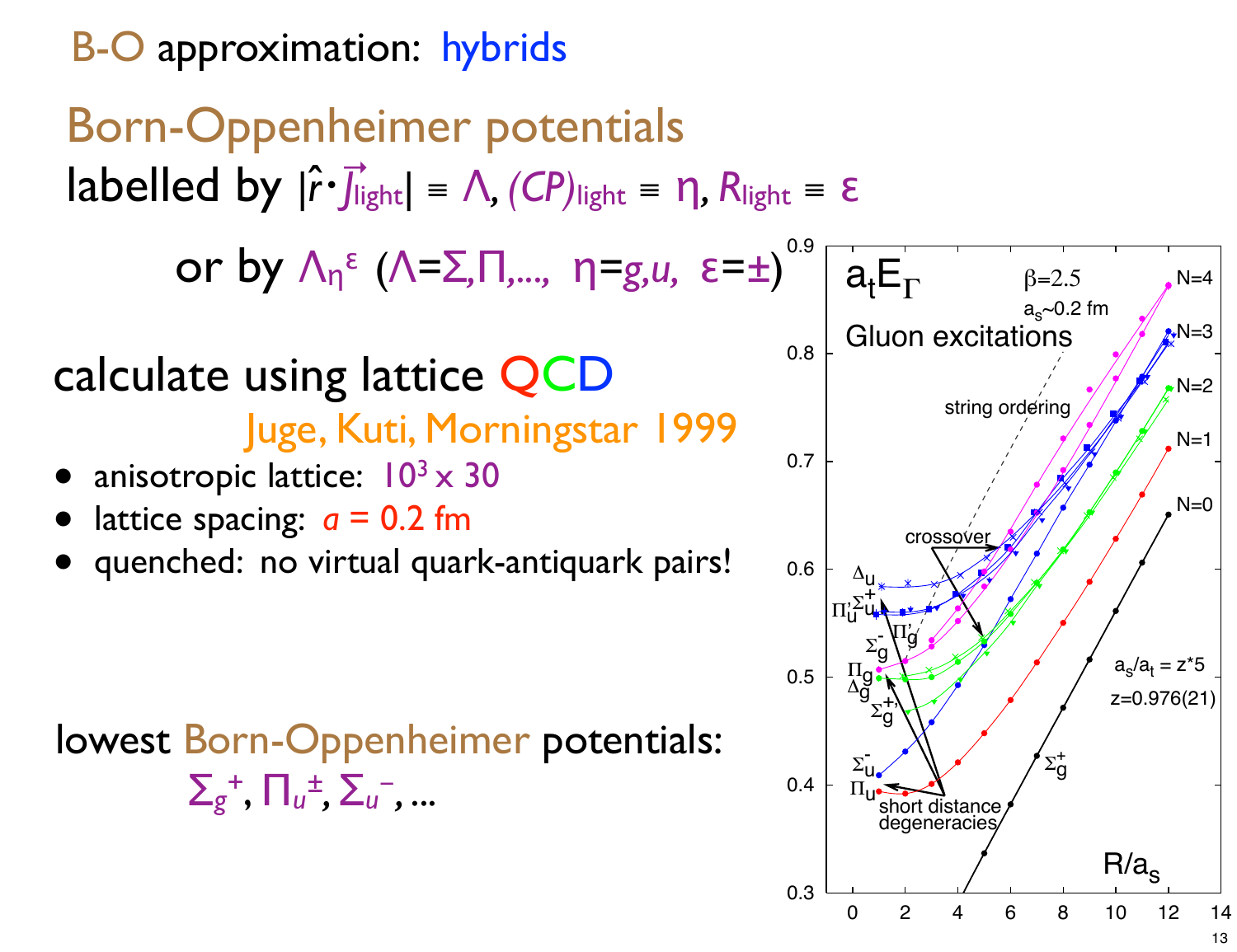solve Schroedinger equation in Born-Oppenheimer potentials Juge, Kuti, Morningstar 1999

energy levels labelled by *nL* radial quantum number:  $n = 1,2,3,...$ orbital angular momentum: *L* ≥ Λ *L = 0,1,2, ...* or *S,P,D,...* 

energy levels in Σ*<sup>g</sup> <sup>+</sup>* potential: quarkonium

energy levels in  $\prod_{u} \pm \sum_{u}$ , ... potentials: quarkonium hybrids

qualitative agreement with lattice NRQCD

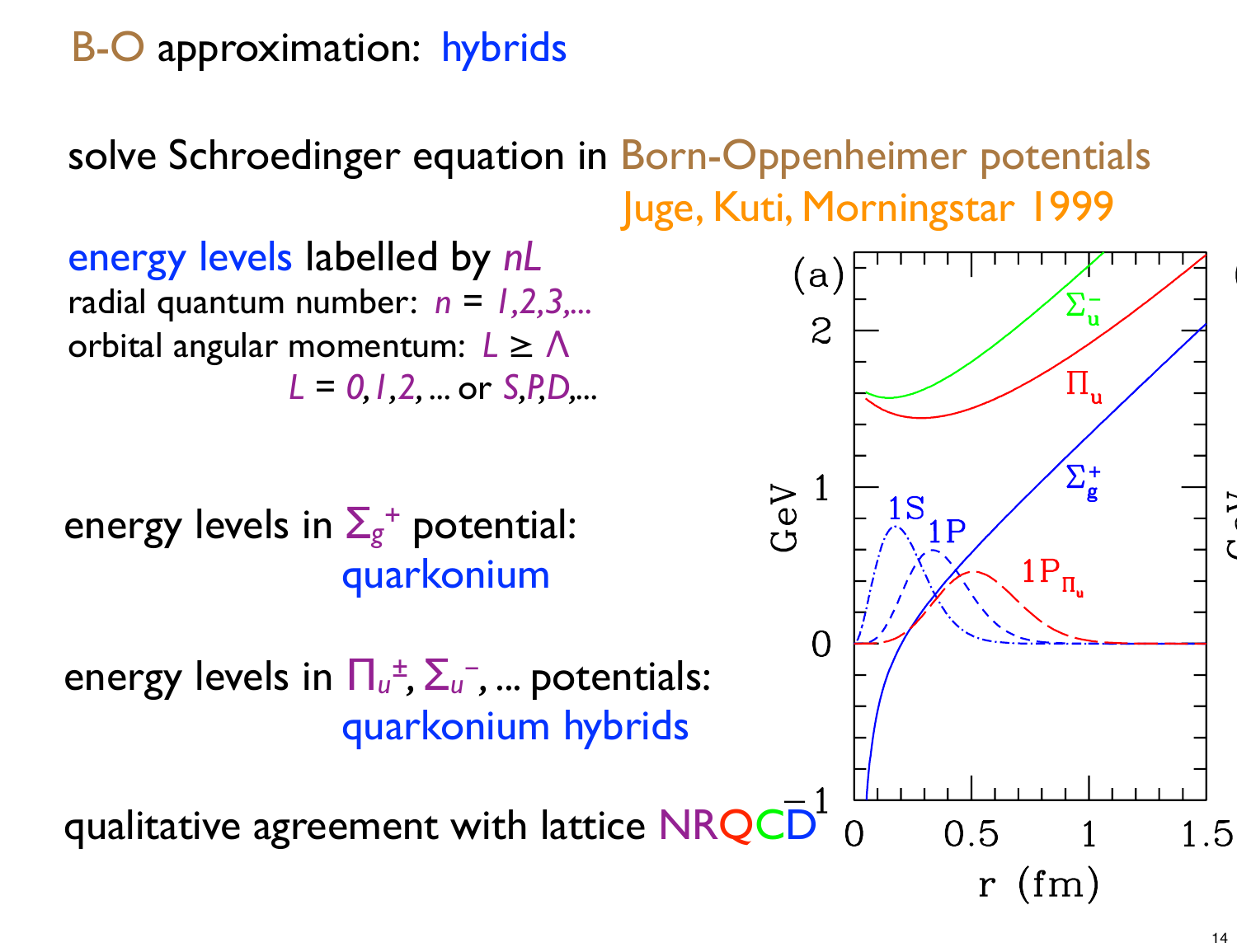*J PC* states for lowest hybrid energy levels *nL*

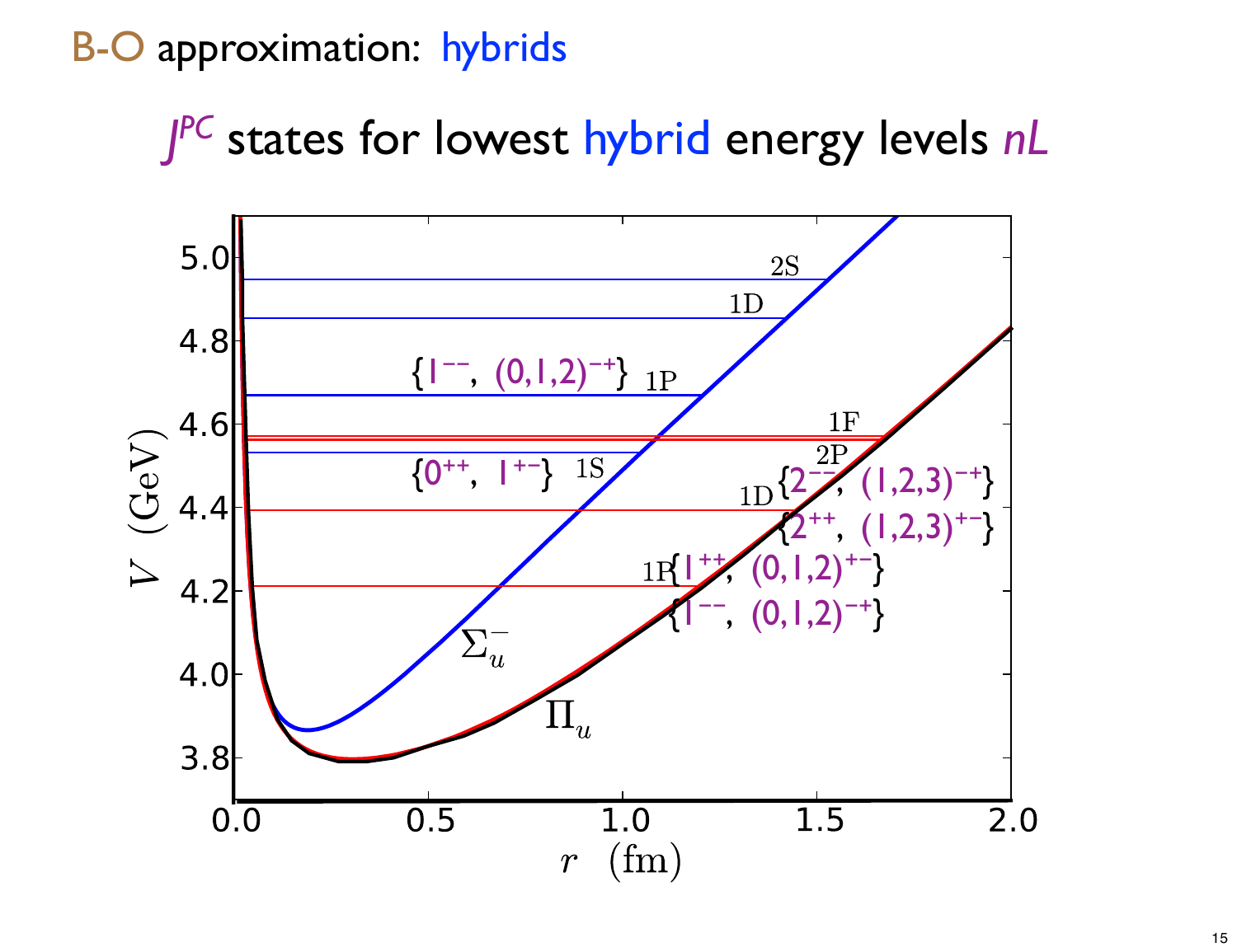## Lattice QCD Hadron Spectrum Coll 2012

14 charmonium hybrid candidates

fill out 4 heavy-quark spin multiplets

in lowest Born-Oppenheimer energy levels

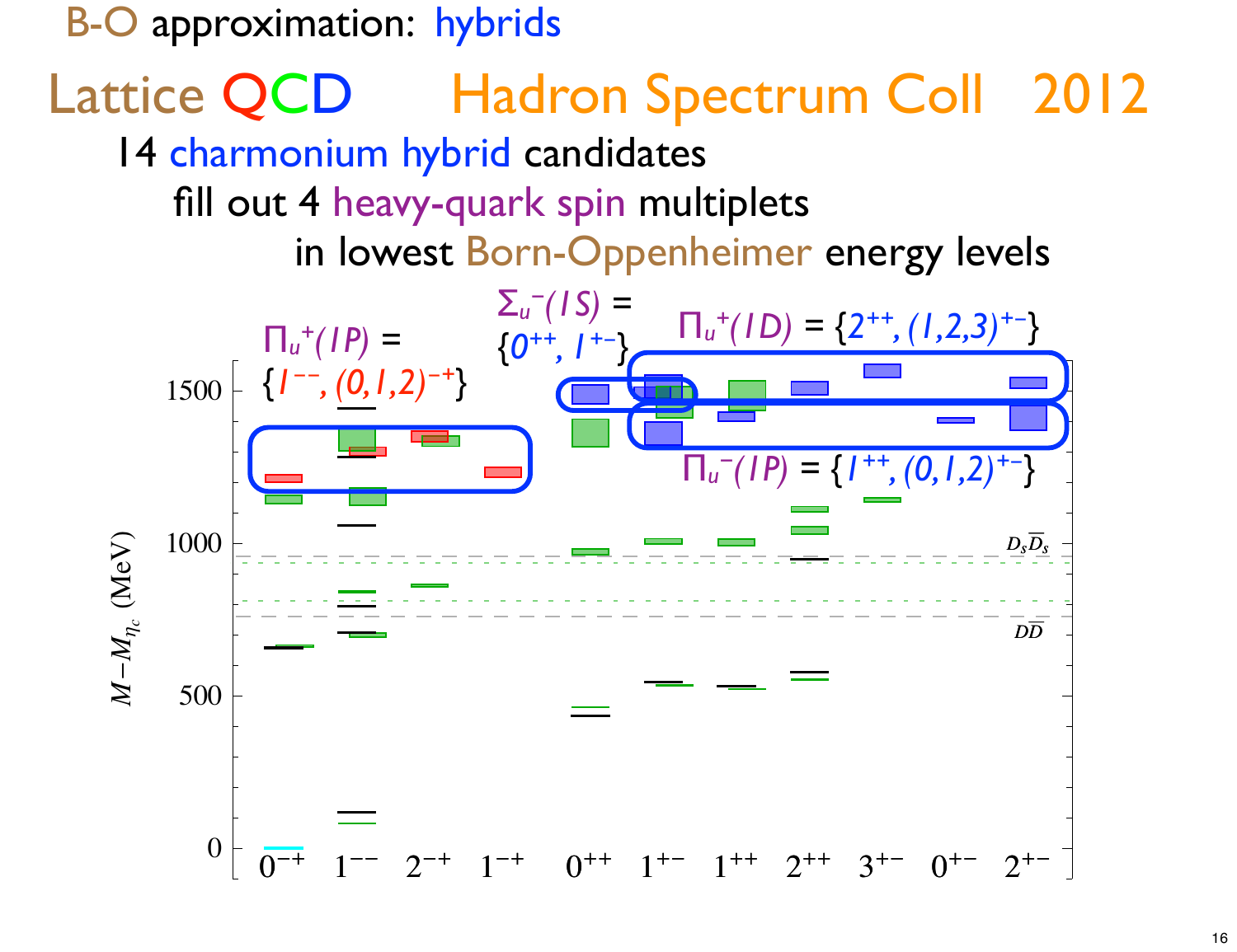*J PC* states for lowest hybrid energy levels *nL*

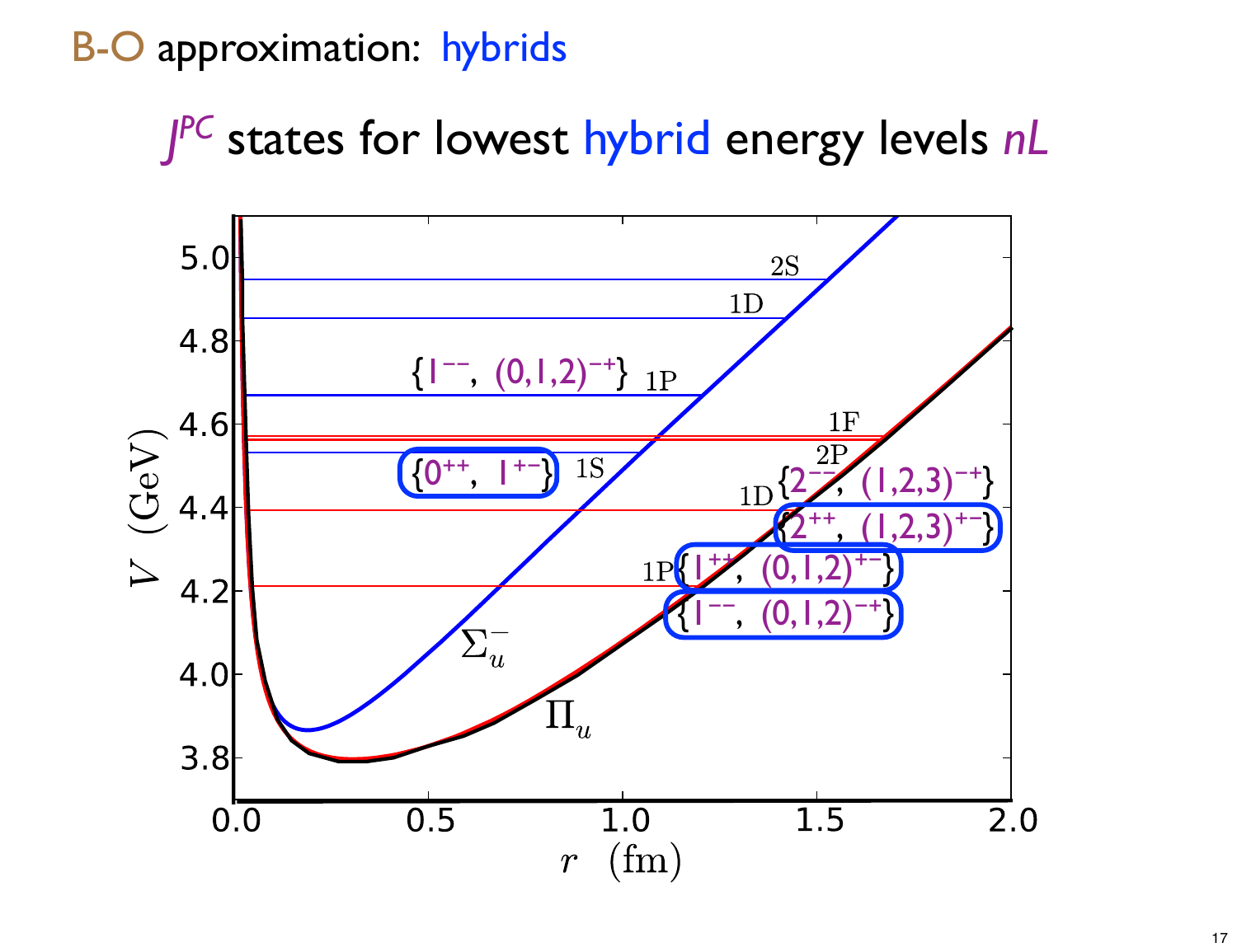B-O approximation: hybrids

## Born-Oppenheimer potentials at small *R*

Hybrid potentials: Π*<sup>u</sup> ± ,* Σ*<sup>u</sup>* -*, ...*

*Q* and *Q* sources *→* local color-octet source (gluino) stationary state  $\rightarrow$  gluelump = gluon fields bound to color-octet source  $\overline{\phantom{a}}$ 

$$
\text{potential:} \quad V(r) \longrightarrow \frac{\alpha_s}{6R} + \text{constant}
$$

constant  $=$  energy of gluelump

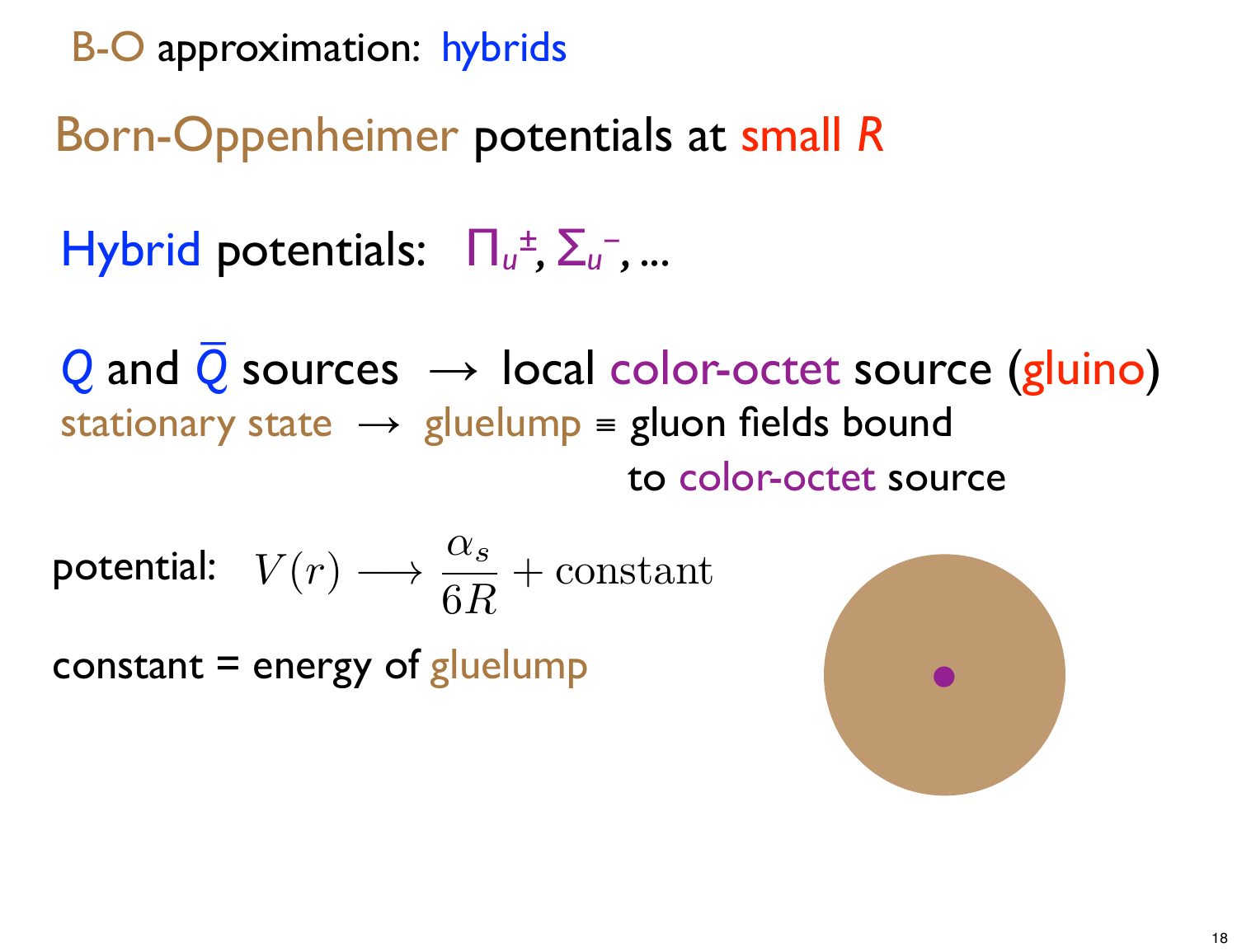## gluelump spectrum from Lattice QCD Marsh and Lewis arXiv:1309.1627

### Lattice QCD

- anisotropic lattice:  $28^3 \times 56$
- lattice spacing:  $a = 0.07$  fm
- light quark masses: *m*π = 480 MeV

lowest energy: *1+*- 2nd lowest: *1*-- (300 MeV higher) 3rd lowest: *2*-- (700 MeV higher)



### lowest energy gluelump

 $\implies$  deepest Born-Oppenheimer potentials

 $1^{+-} \implies \Box_u, \Sigma_u^-$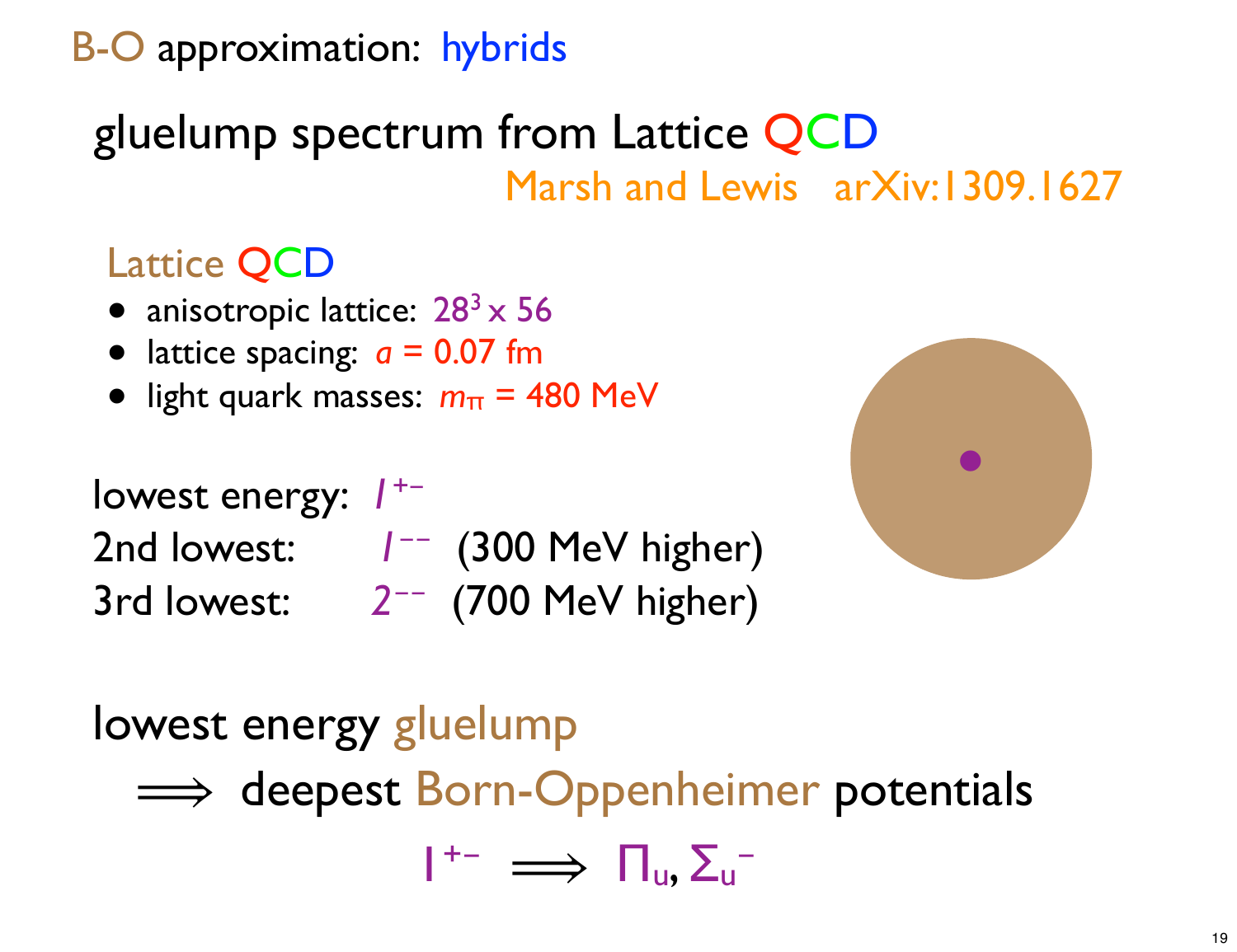B-O approximation: hybrids

Born-Oppenheimer potentials at large *R*

Quarkonium and hybrid potentials: Σ*<sup>g</sup> + ,* Π*u,* Σ*<sup>u</sup>* -*, ...*

stationary state → flux tube between *Q* and *Q* sources  $\overline{\phantom{a}}$ 



potential:  $V(r) \longrightarrow \sigma R + \text{constant}$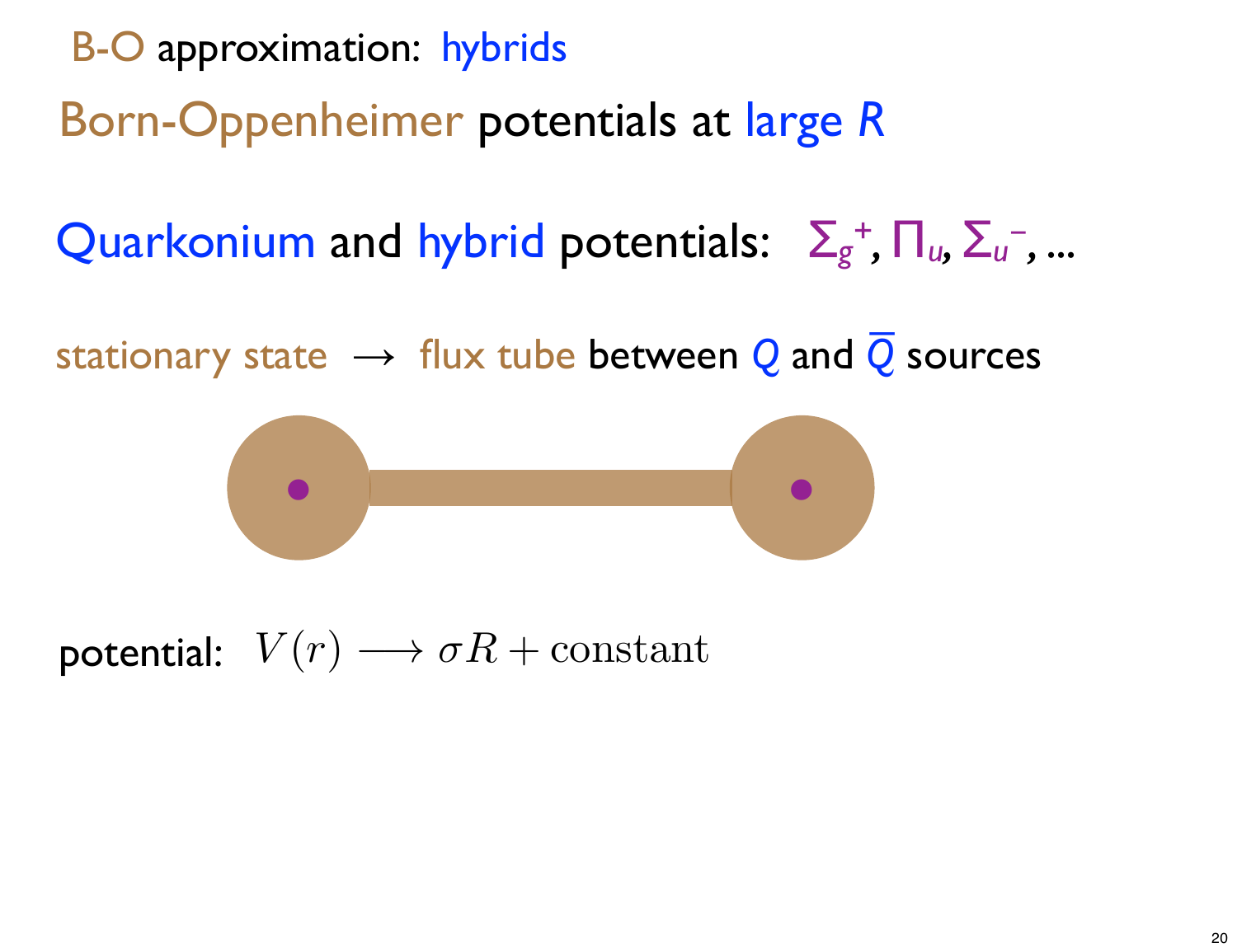B-O approximation: hybrids

Born-Oppenheimer potentials at large *R*

Quarkonium and hybrid potentials: Σ*<sup>g</sup> + ,* Π*u,* Σ*<sup>u</sup>* -*, ...*

if there are light quarks, lowest energy stationary state  $\rightarrow$  2 static mesons





 $\mathsf{potential:} \quad V(r) \longrightarrow \mathrm{constant}$ 

constant  $= 2 \times (energy \ of \ static \ meson)$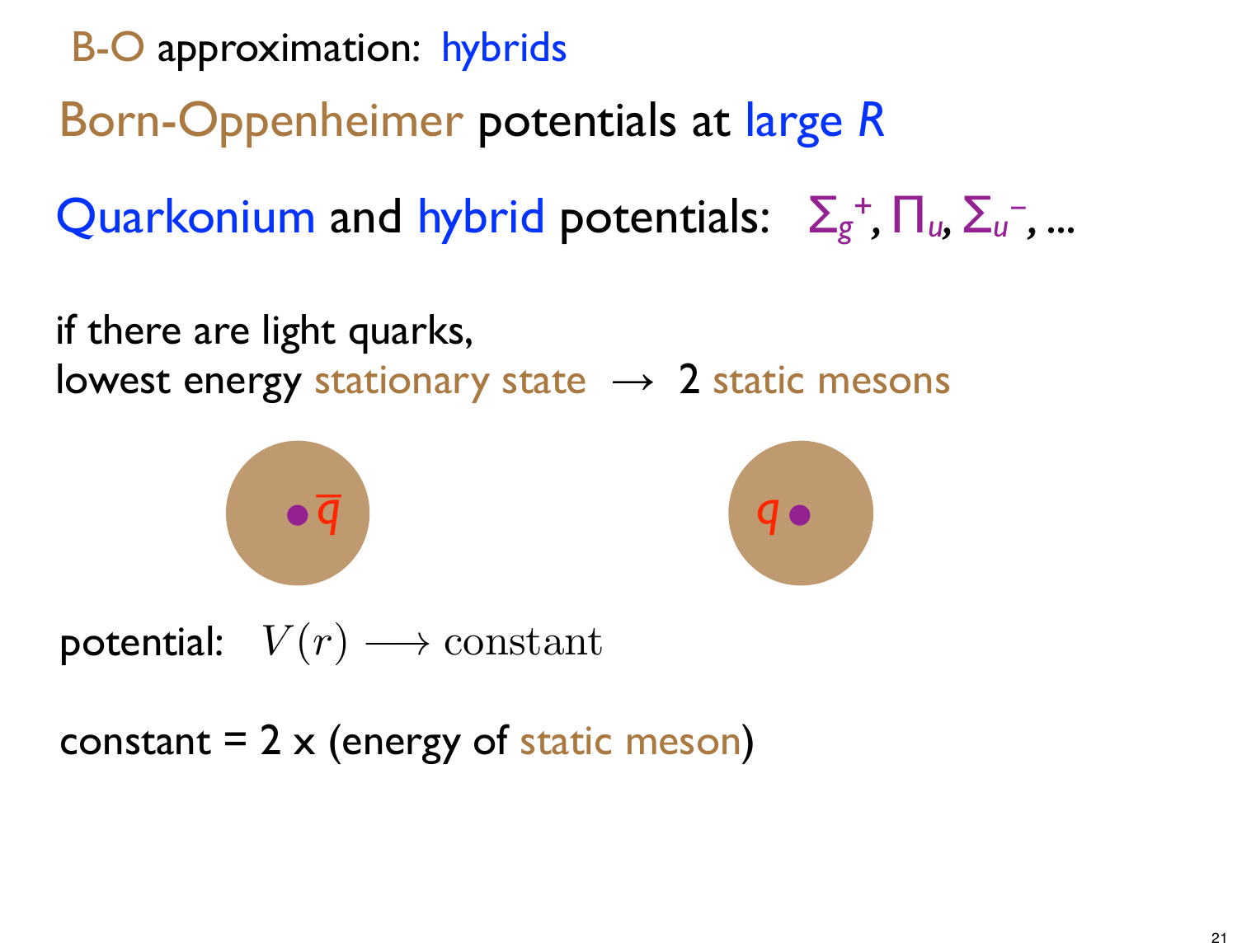## Σ*g <sup>+</sup>*(quarkonium) and static meson pair potential SESAM hep-lat/0505012

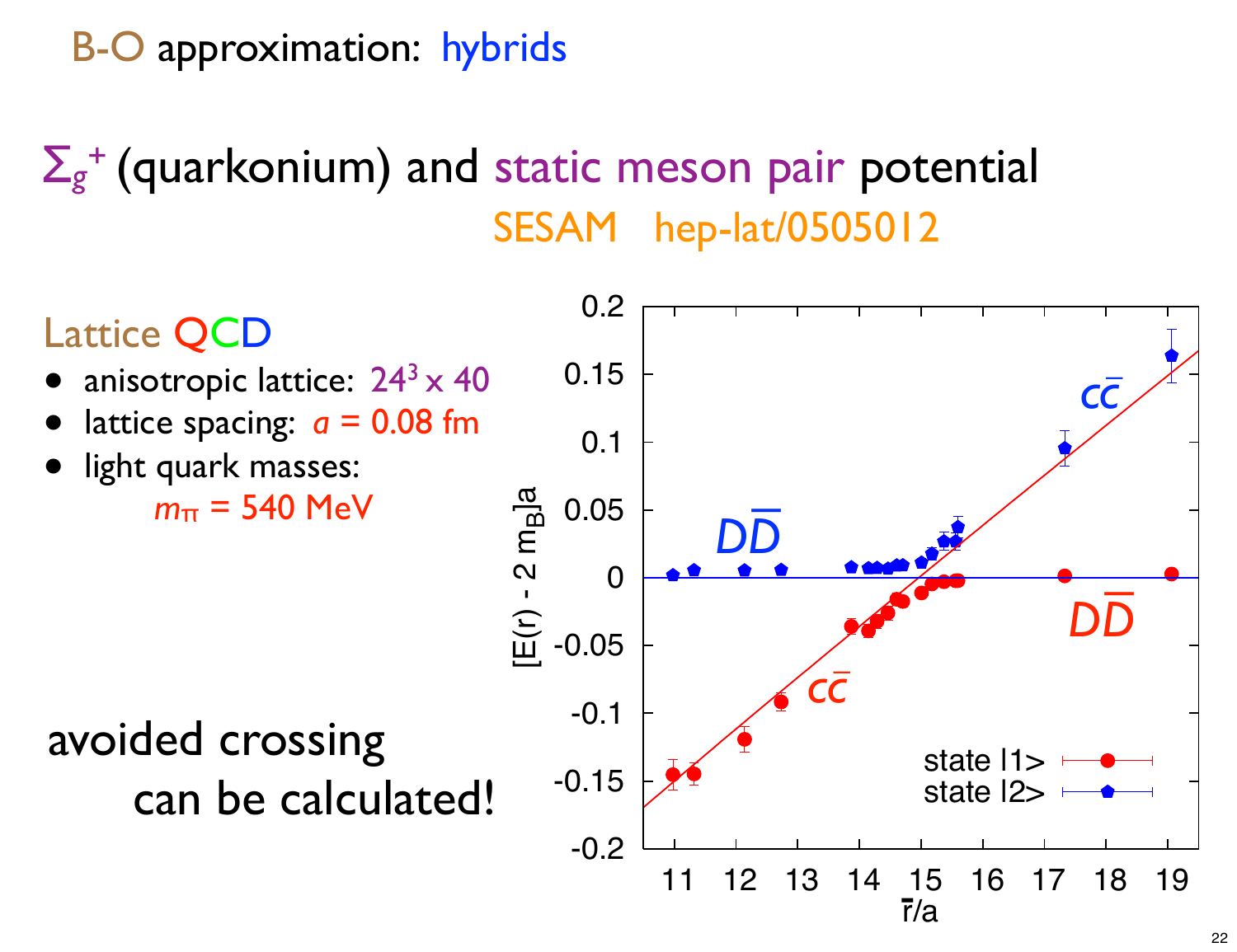- ●quarkonium hybrids definitely exist as states in the QCD spectrum
- ●whether they can be observed in experiments depends on how narrow they are and whether they have favorable decay modes
- some of the *XYZ* mesons may be hybrids, some are definitely tetraquarks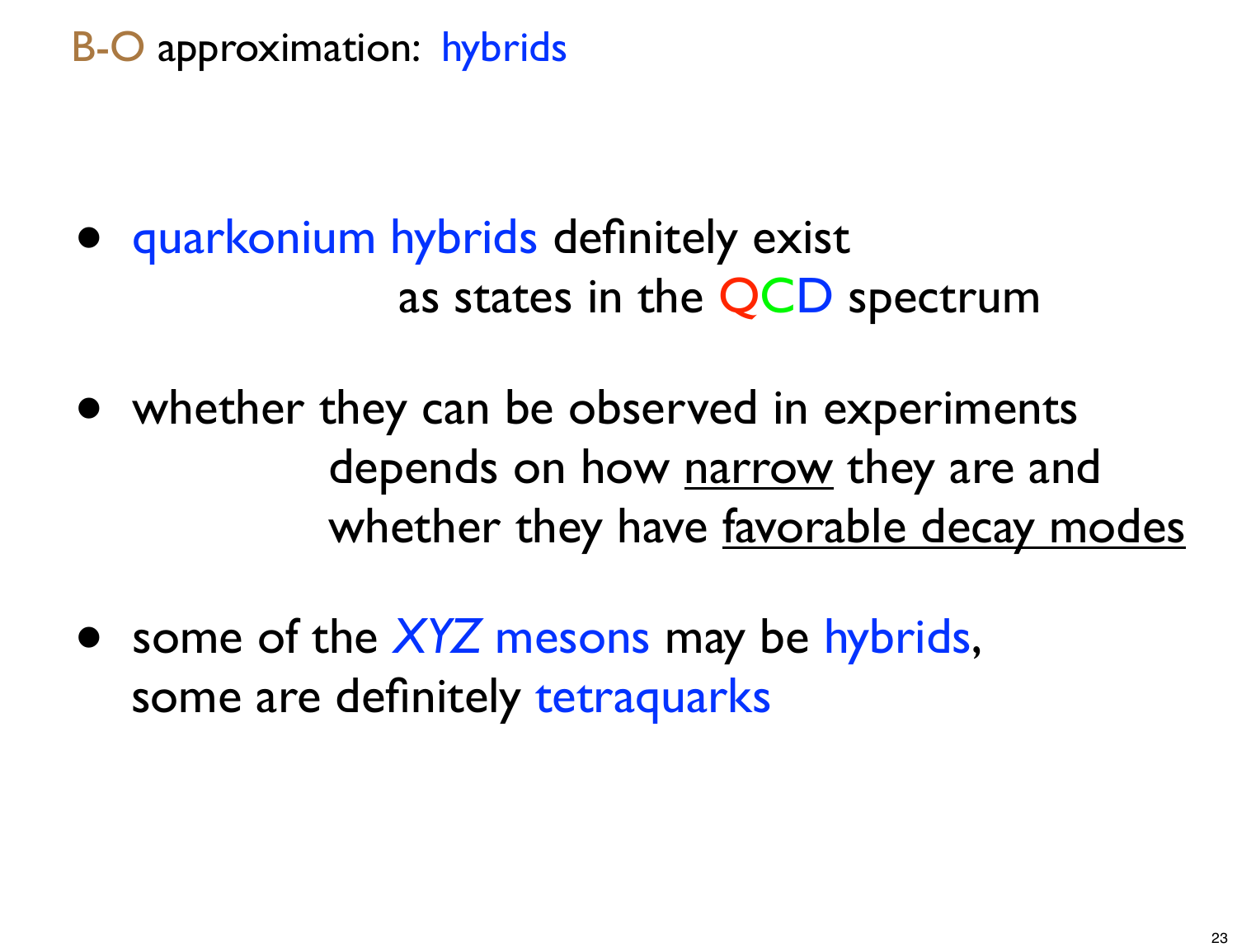# Born-Oppenheimer Approximation for Quarkonium Tetraquarks

● Charged *XYZ* mesons: constituents include *QQ* and *ud*  $\mathbf{I}$ 

 *bb* tetraquarks: *Zb +(10610), Zb +(10650)*  $\overline{\phantom{a}}$ 

 *cc* tetraquarks: *Z+(4430), Zc +(3900), ...*  $\overline{\phantom{a}}$ 

● Neutral *XYZ* mesons

some may also be tetraquark mesons

Quarkonium Tetraquarks

can be treated using the Born-Oppenheimer approximation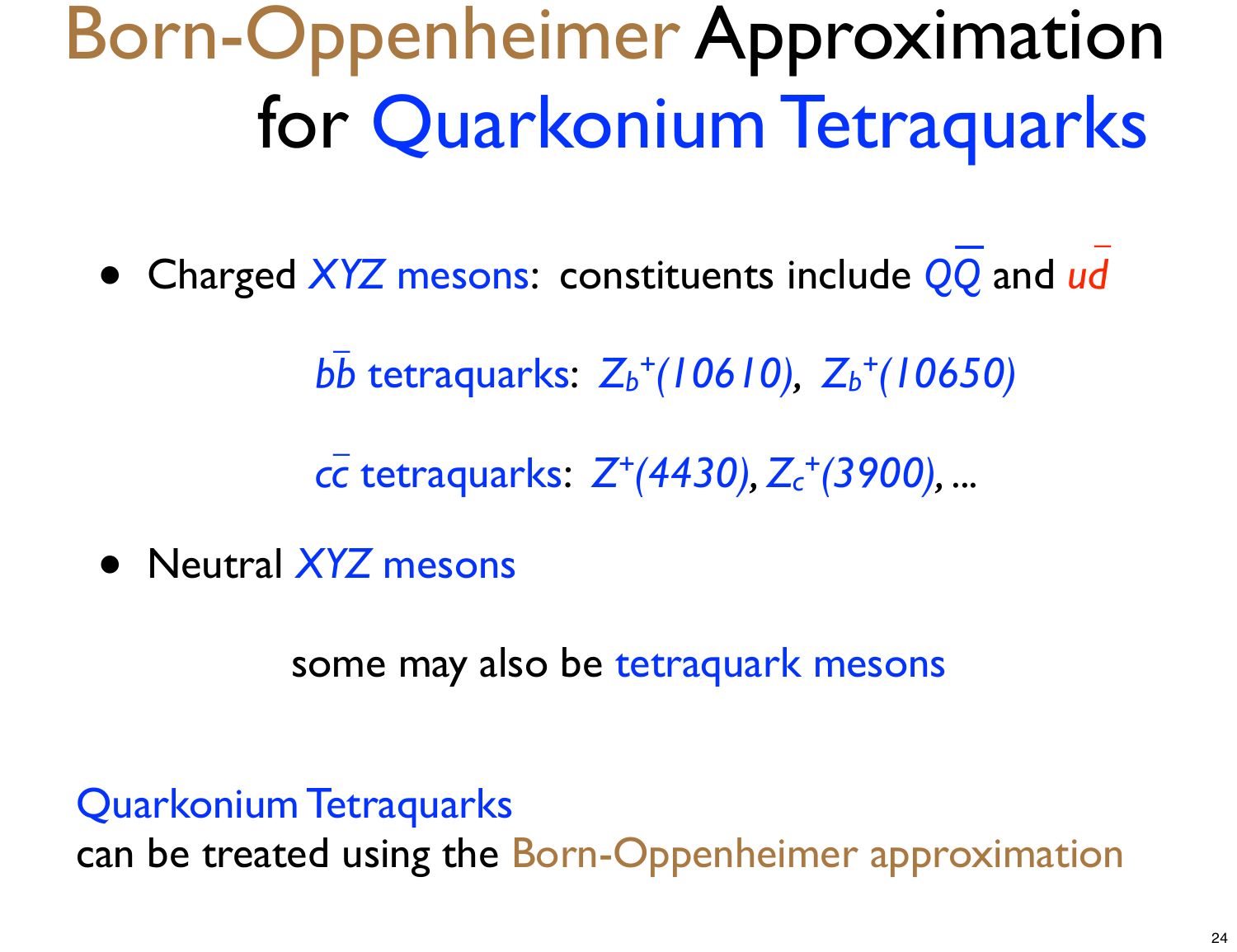### B-O approximation: tetraquarks

Light quarks can respond almost instantaneously to the motion of the heavy quarks, just like gluon fields



#### Quarkonium Tetraquarks

 can be treated using the Born-Oppenheimer approximation just like Quarkonium Hybrids except that the stationary state of gluons and light quarks has B-O quantum numbers  $\Lambda_n^{\epsilon}$ and also light-quark+antiquark flavors Braaten arXiv:1305.6905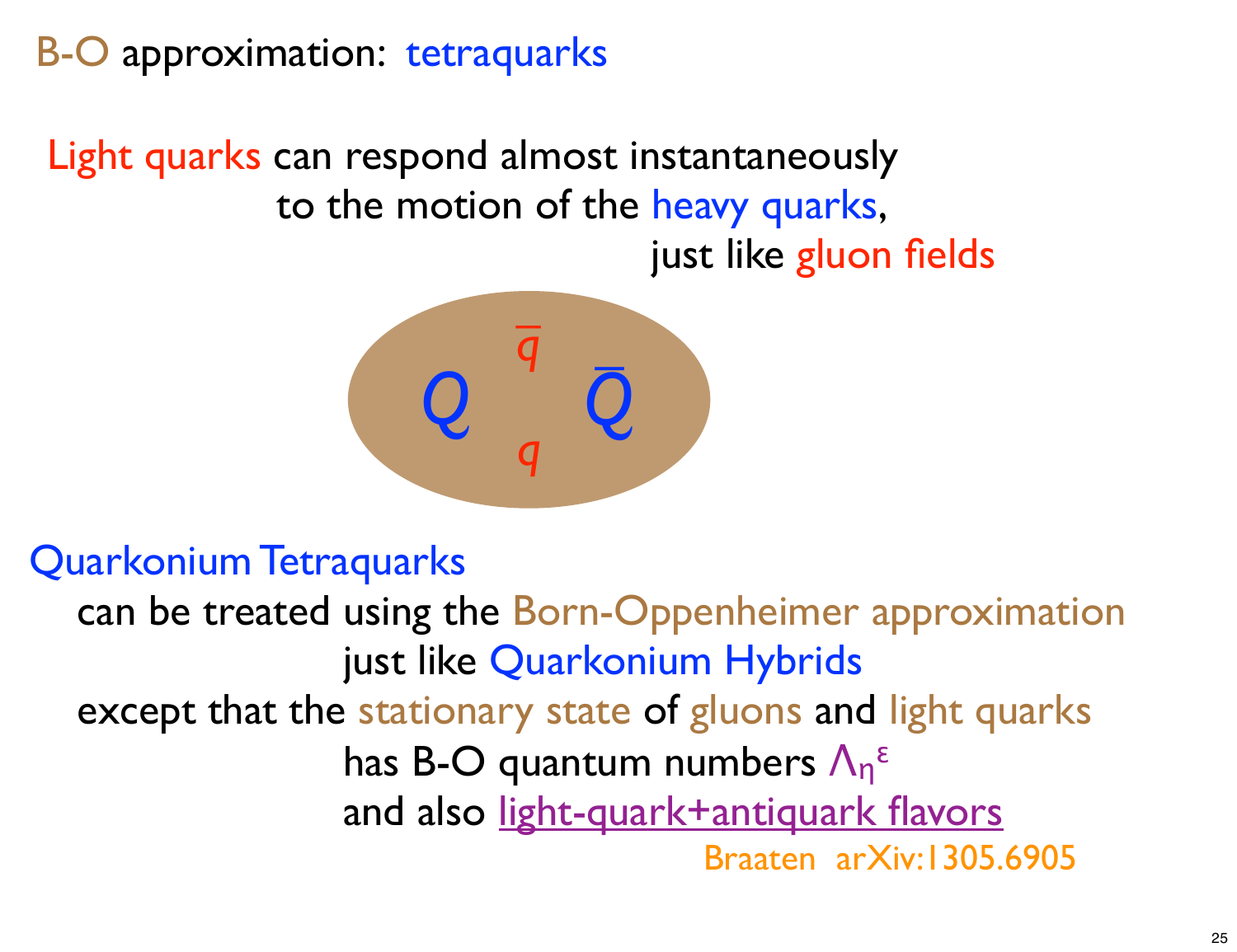B-O Approximation: tetraquarks

● What are the Born-Oppenheimer potentials for light-quark and gluon fields with light-quark+antiquark flavor?



There are no Lattice QCD calculations of tetraquark Born-Oppenheimer potentials

but there is one hint from Lattice QCD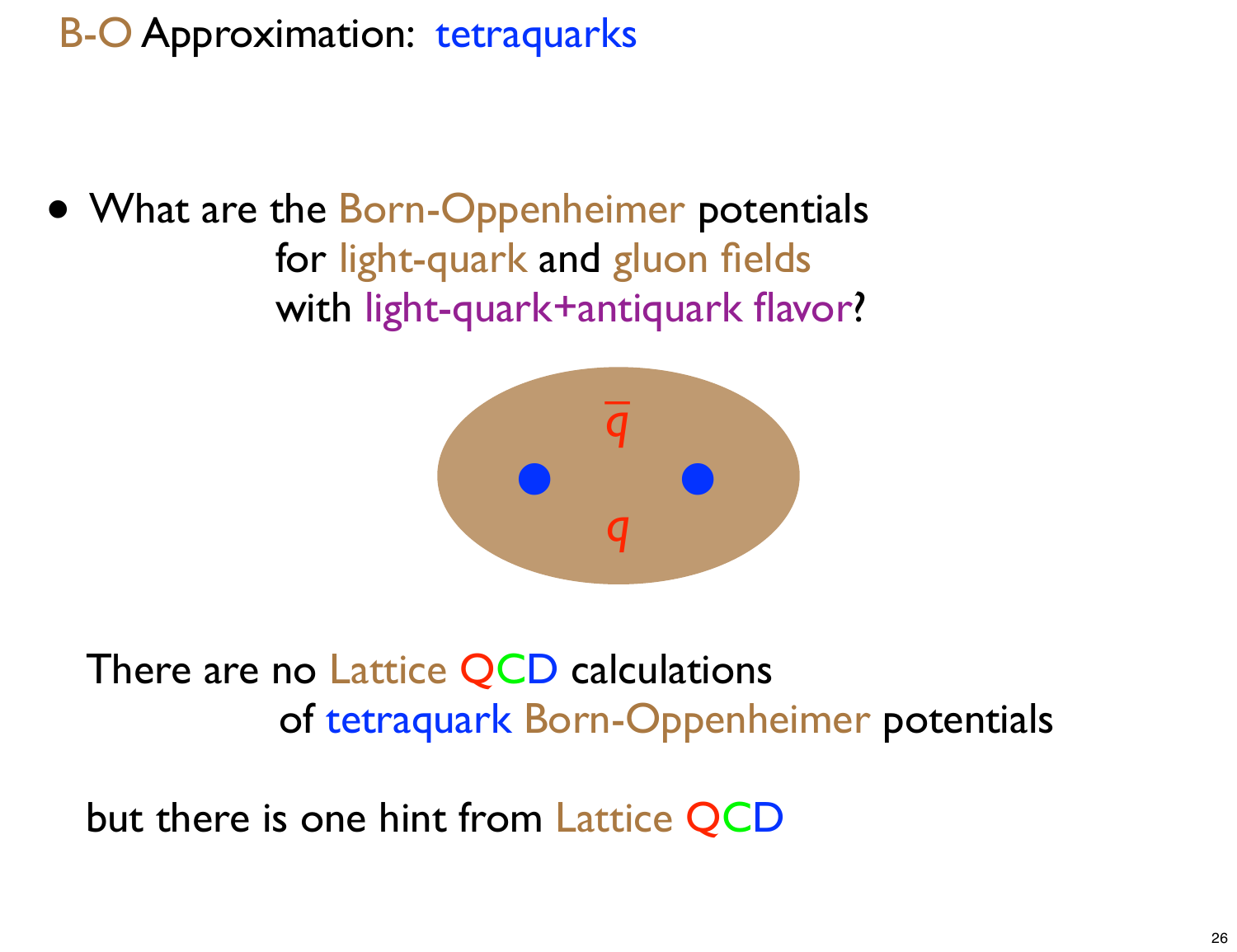B-O approximation: tetraquarks

## adjoint meson  $=$  light-quark and gluon fields with light-quark+antiquark flavor bound to color-octet source (gluino)

# adjoint meson spectrum from Lattice QCD<br>Foster, Michael hep-lat/98111010

### Lattice QCD

- anisotropic lattice:  $24^3 \times 48$
- lattice spacing:  $a = ?$
- quenched: no virtual light-quark-antiquark pairs

lowest energy:  $I^{--}$  or  $0^{-+}$ 



lowest-energy adjoint mesons

 $\implies$  deepest tetraquark Born-Oppenheimer potentials

 $1^{--} \implies \Box_g, \Sigma_g^+ \qquad 0^{-+} \implies \Sigma_u^-$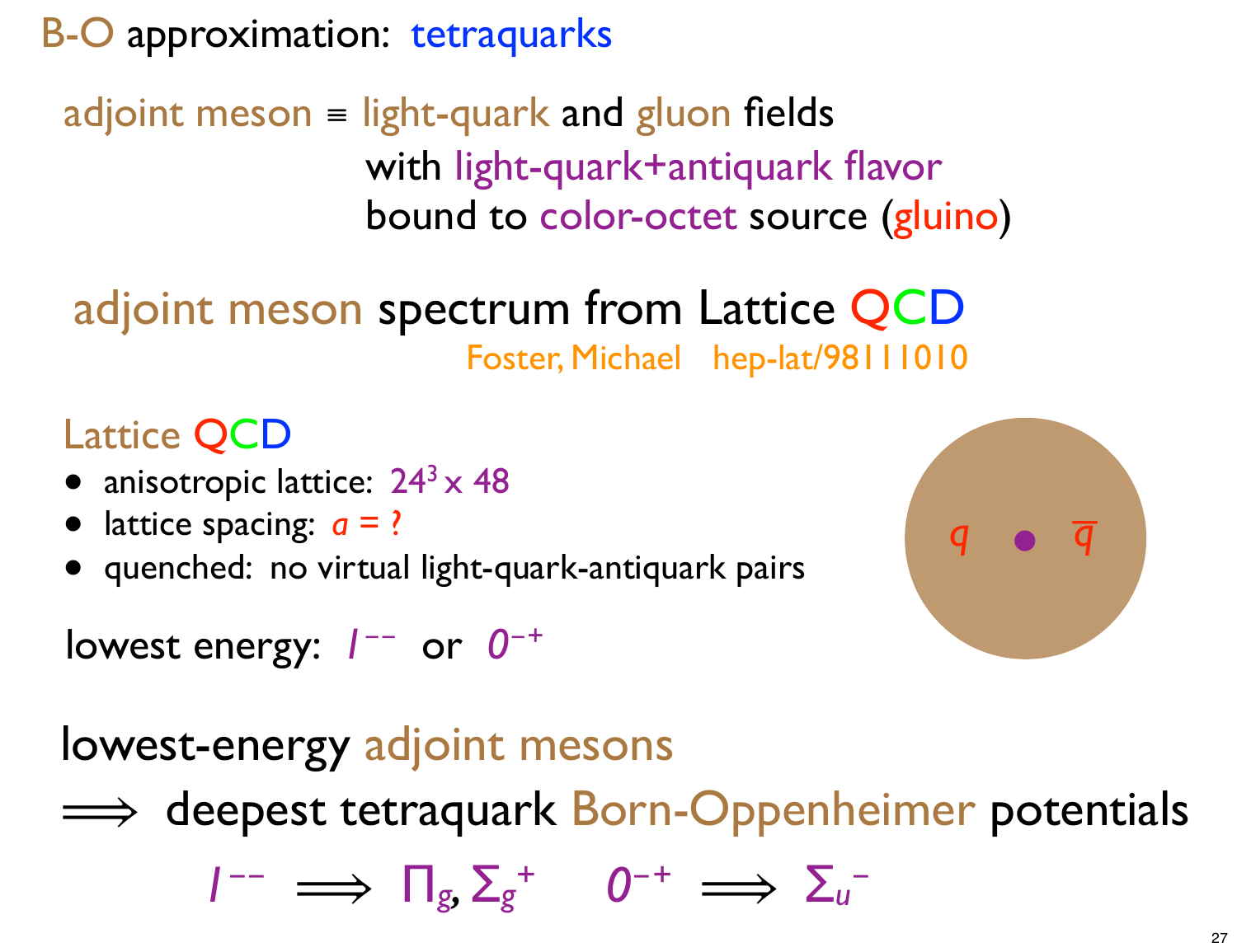B-O Approximation: tetraquarks

*J PC* states for lowest tetraquark energy levels *nL*

(IF quenched lattice QCD correctly identifies lightest adjoint mesons)



separate tetraquark B-O potentials for each of three light flavors: isospin 1, isospin 0, *ss*  $\overline{\phantom{a}}$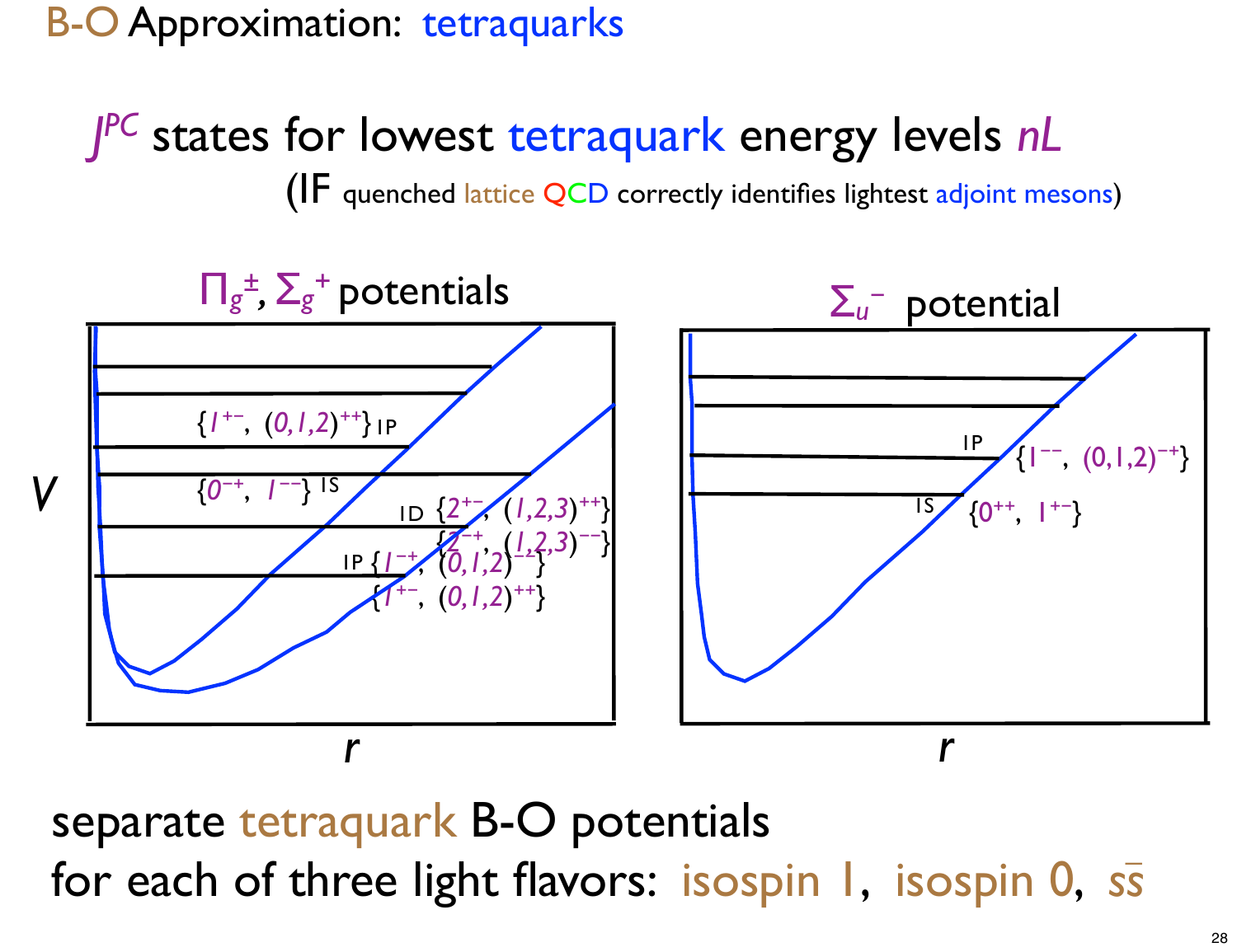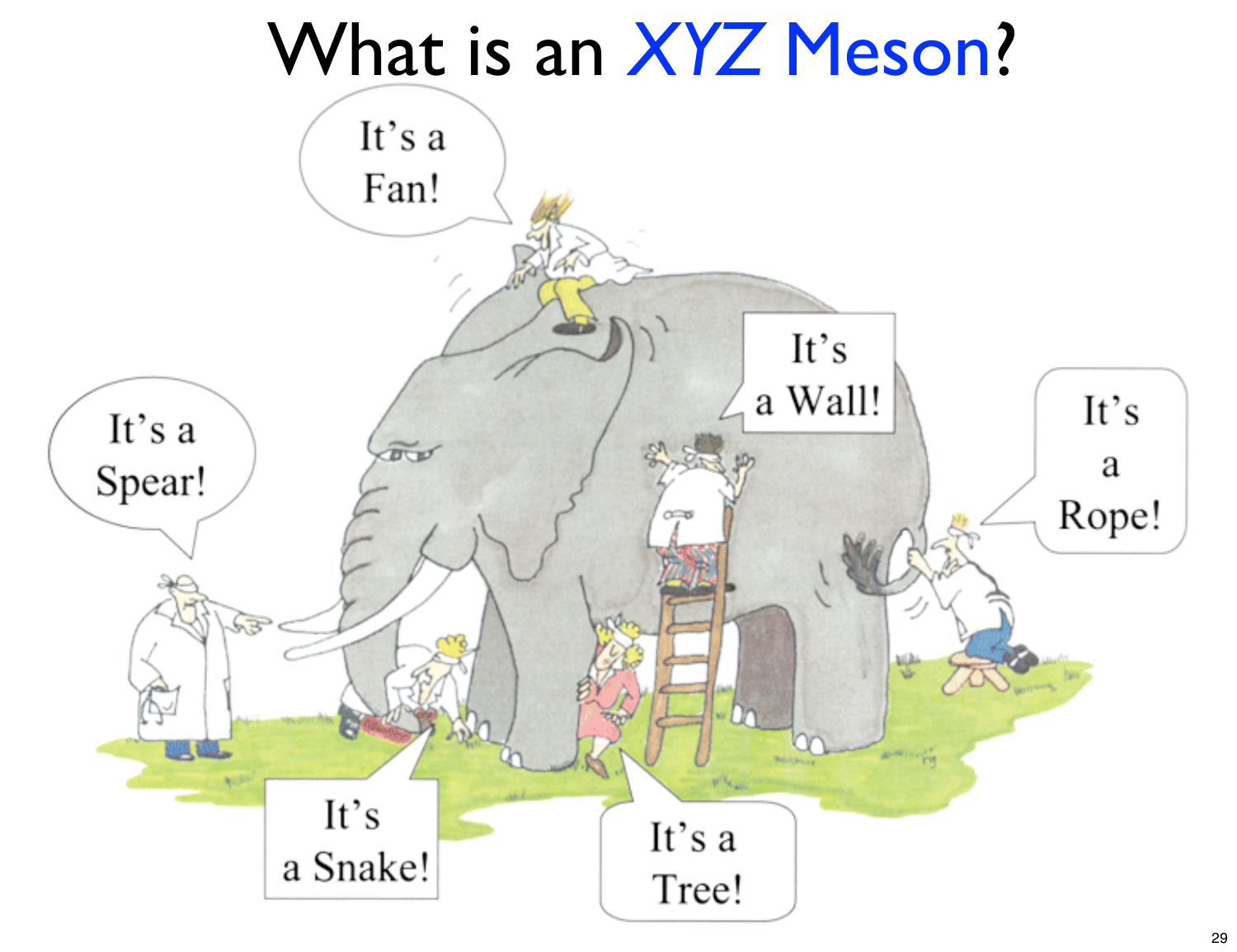What are the *XYZ* mesons from the Born-Oppenheimer perspective?

> compact tetraquarks? diquark-onium? adjoint mesons? meson molecules?

All of the above!

Each of these possibilities describes some region of the Born-Oppenheimer wavefunction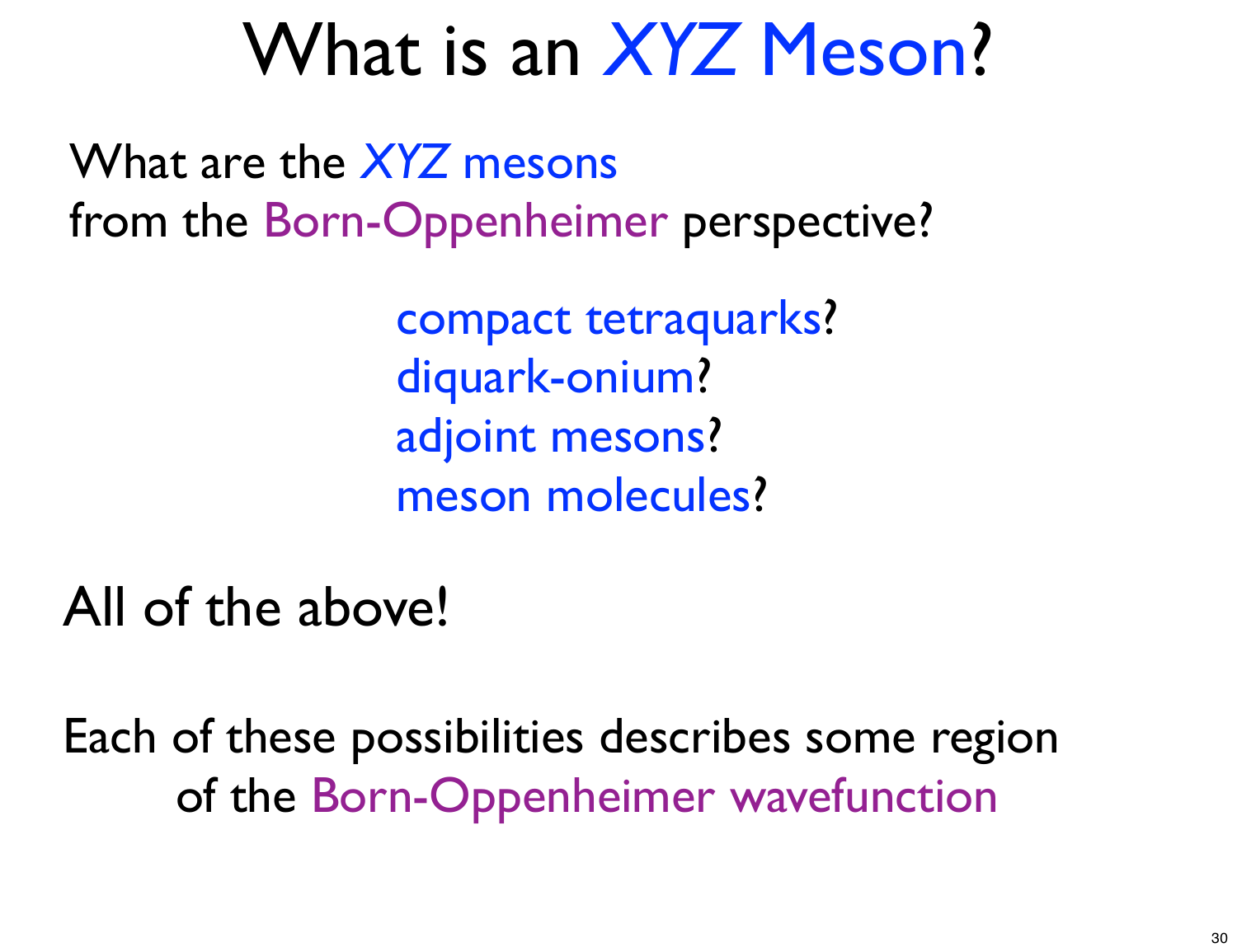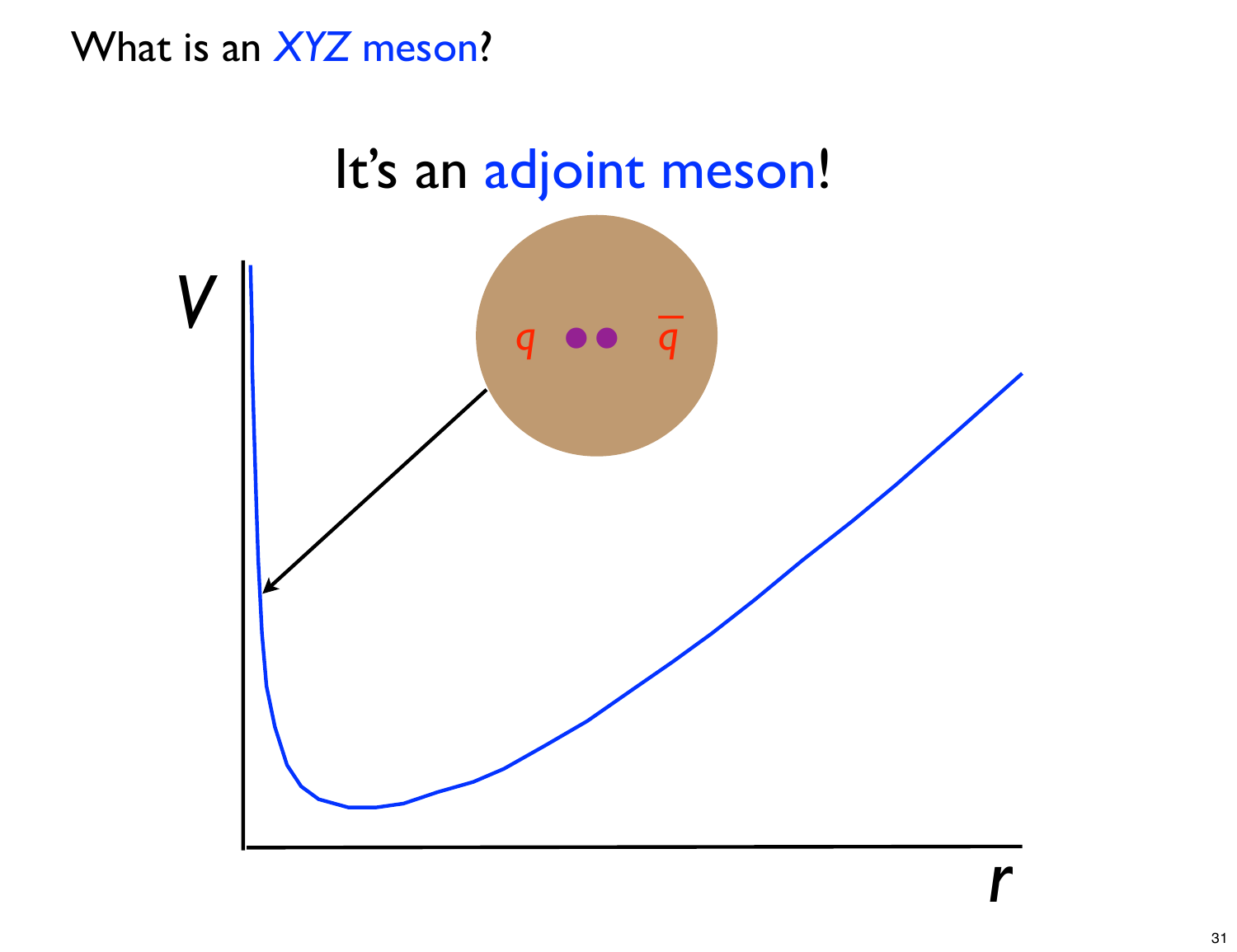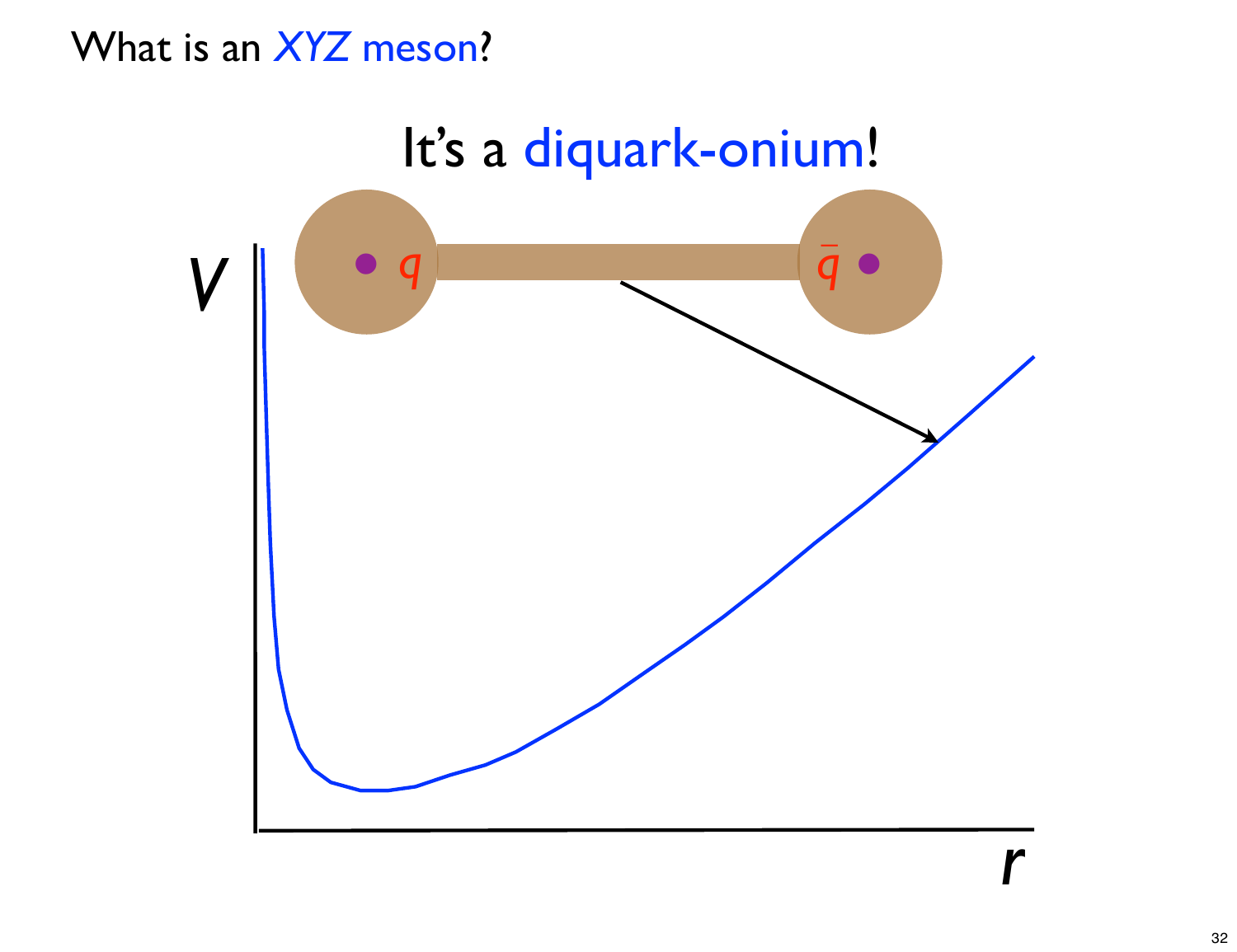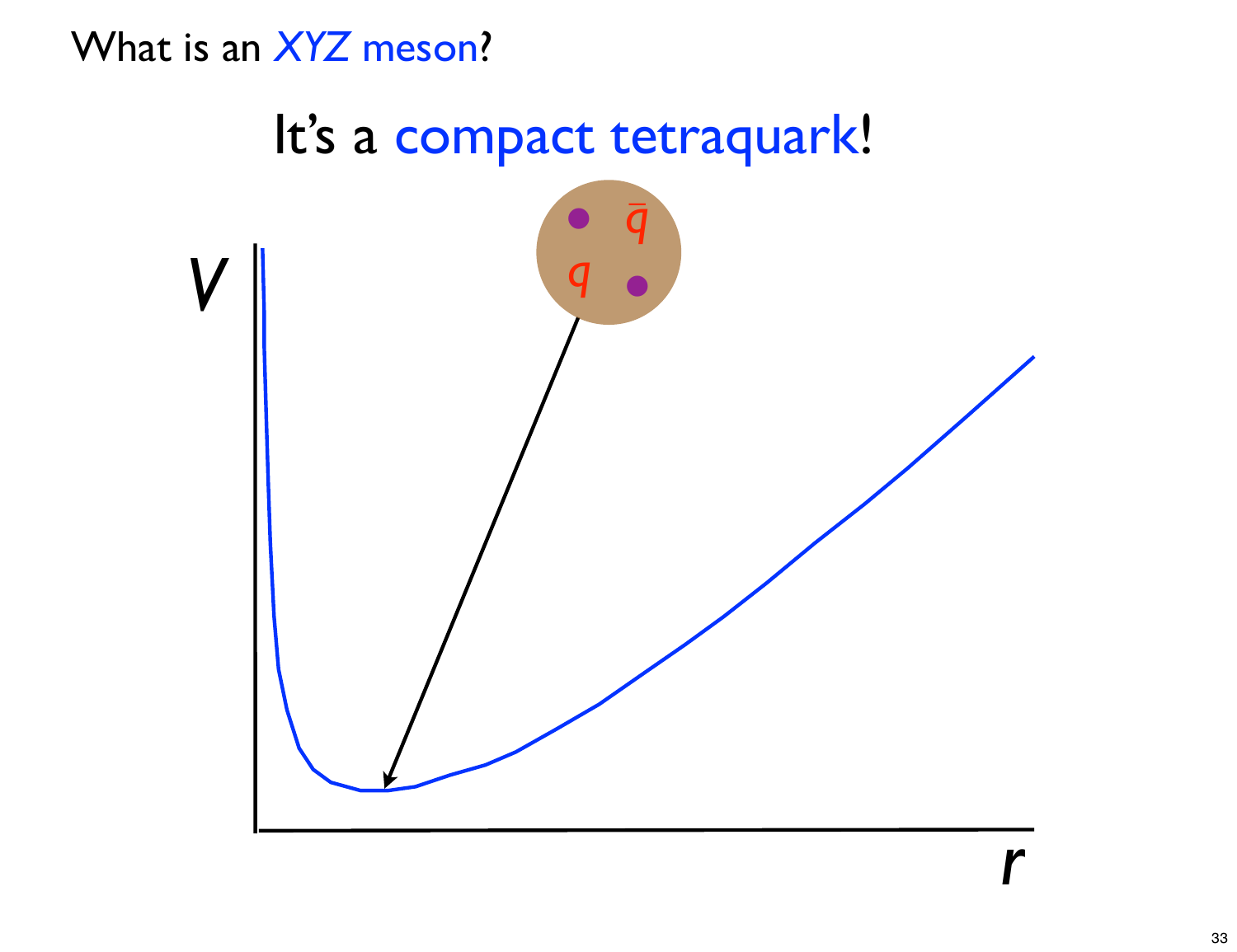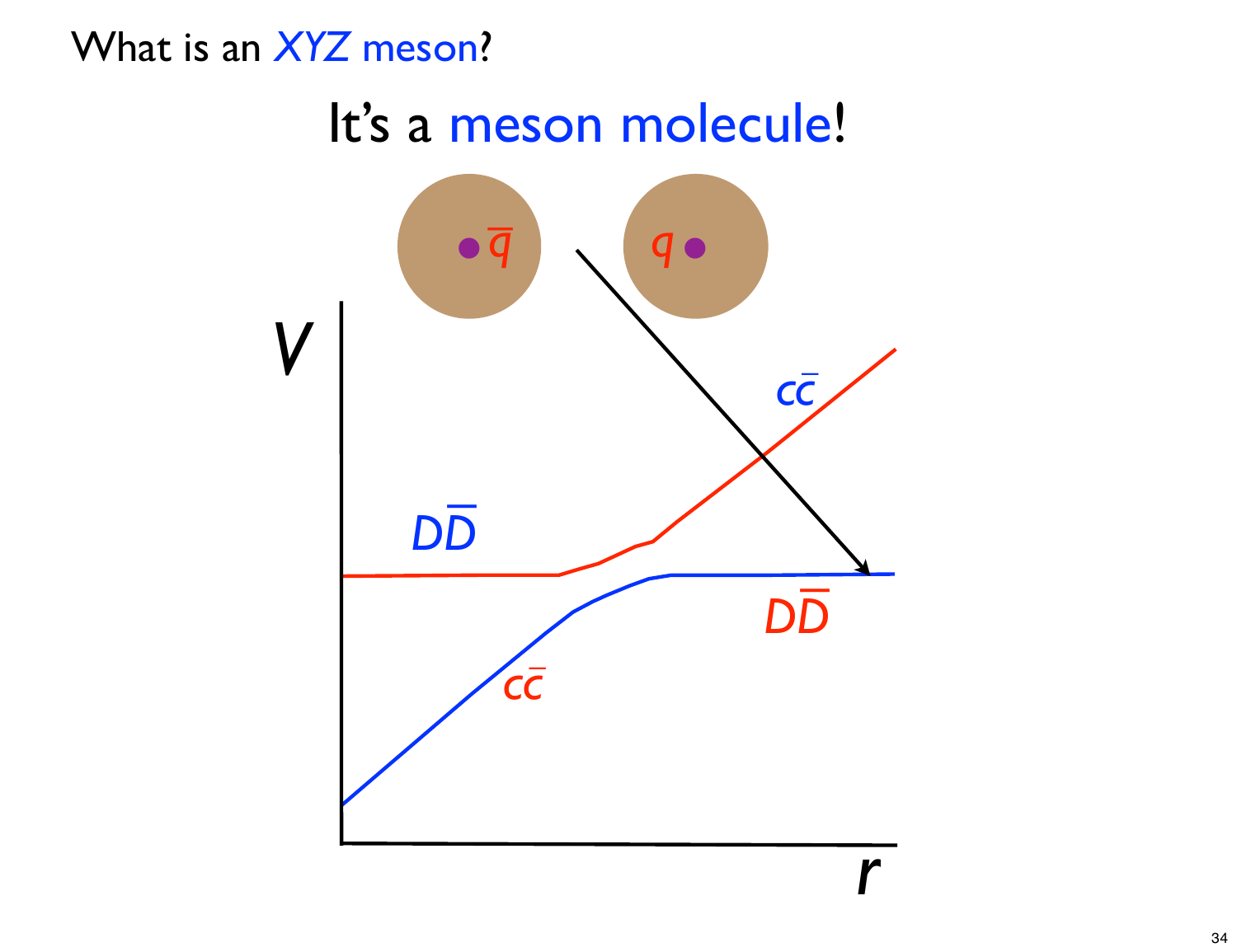Born-Oppenheimer approximation has not yet revealed a compelling pattern for the *XYZ* mesons

- too many unknown **B-O** potentials
- too few *XYZ* mesons with known *J PC*

Selection rules for hadronic transitions between Born-Oppenheimer configurations may provide useful constraints

Braaten, Langmack, Smith arXiv:1401.7351 arXiv:1402.0438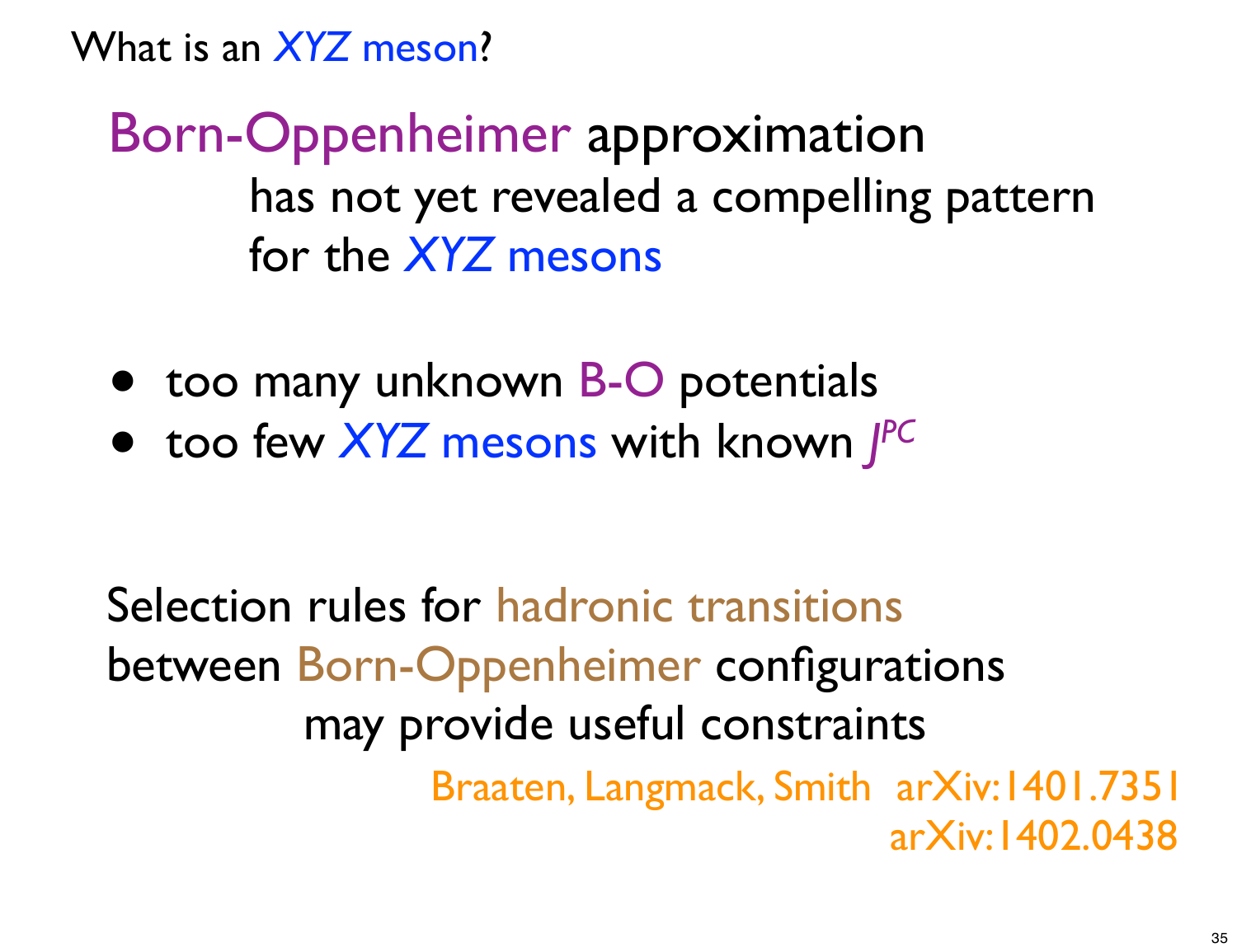# Hadronic Transitions of *XYZ* Mesons

Braaten, Langmack, Smith arXiv:1401.7351 arXiv:1402.0438

### most of the *XYZ* mesons

have been observed through hadronic transitions:

| X(3872)                    | $\rightarrow$ $\mu$ + $\pi$ <sup>+</sup> $\pi$ <sup>-</sup> |
|----------------------------|-------------------------------------------------------------|
| Y(4260)                    | $\rightarrow$ $\mu$ + $\pi$ <sup>+</sup> $\pi$ <sup>-</sup> |
| $Z^+(4430)$                | $\rightarrow$ $\int$ / $\psi$ + $\pi$ <sup>+</sup>          |
| Y(4 40)                    | $\rightarrow$ $\frac{1}{\psi} + \varphi$                    |
| $Z_b$ <sup>+</sup> (10610) | $\rightarrow$ Y(nS) + $\pi$ <sup>+</sup>                    |
| $Z_c^{+}(3900)$            | $\rightarrow$ $\mathcal{U} + \pi^{+}$                       |

#### hadronic transitions

- difficult to calculate using lattice QCD
- can be treated using Born-Oppenheimer approximation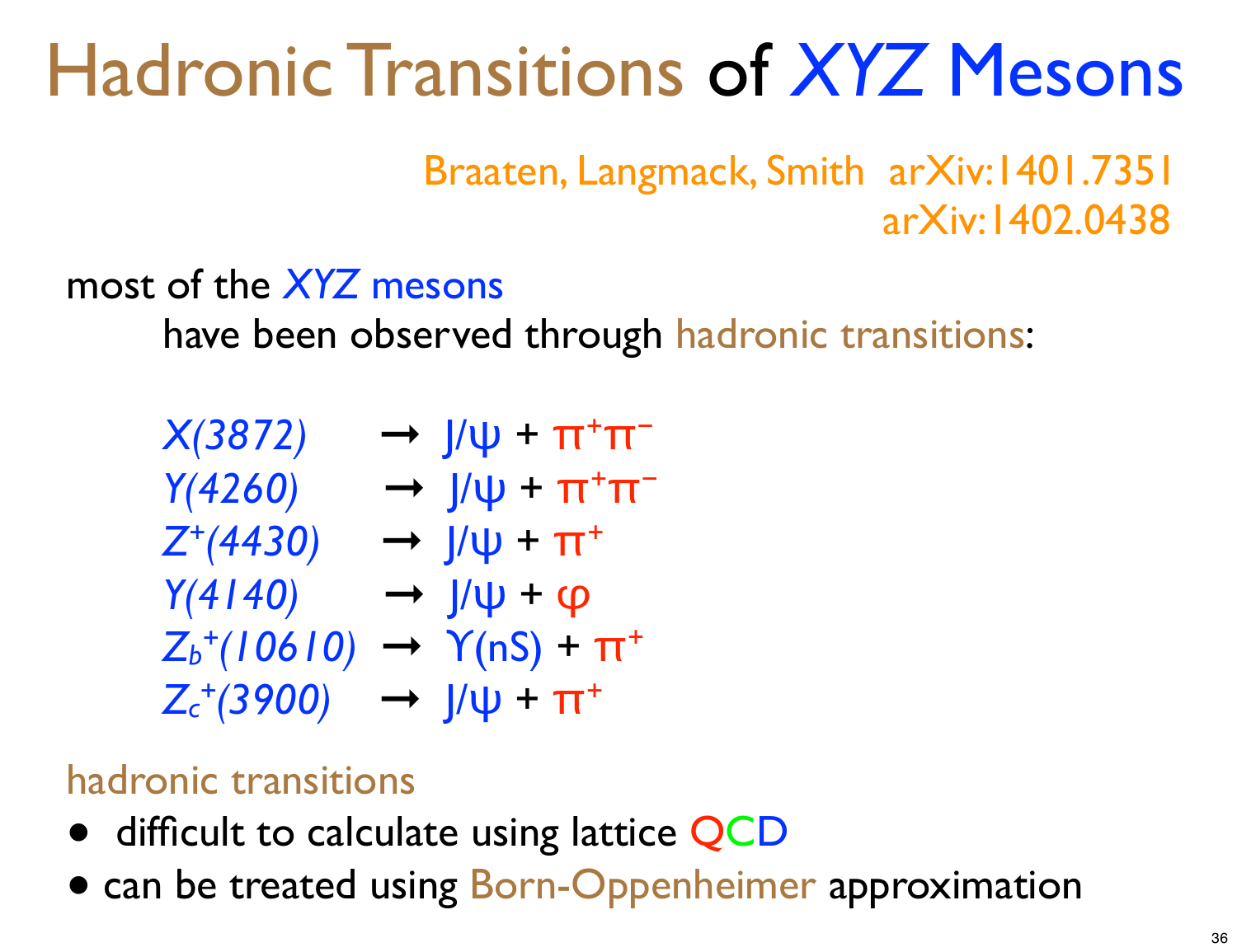Hadronic transitions of *XYZ* mesons

Born-Oppenheimer approximation

## emission of light hadron *h*

#### is almost instantaneous compared to motion of the *Q* and *Q*  $\frac{1}{2}$   $\frac{1}{2}$

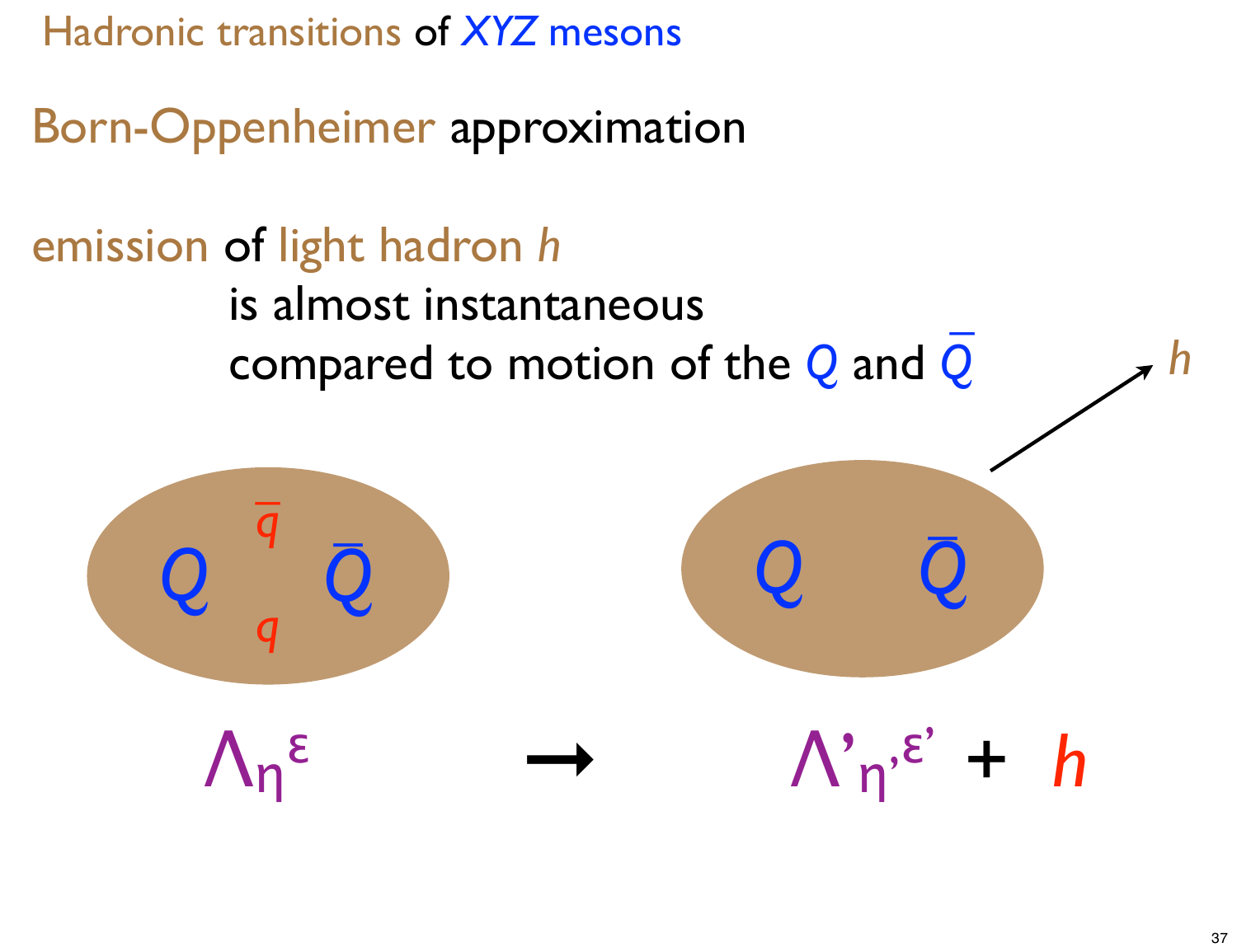### Hadronic transitions of *XYZ* mesons

## **Selection Rules**

*Q Q*

 $\overline{a}$ 

*q*

*q* \_

emission of light hadron *h* with quantum numbers  $J_h$ ,  $P_h$ ,  $C_h$ and orbital angular momentum Lh

- heavy quark spin:  $S = S'$
- conservation of  $(CP)_{light}$ :  $\eta = \eta'$  $C_h P_h(-1)^{L_h}$
- reflection (for  $\Sigma \rightarrow \Sigma'$ ):  $\epsilon = \epsilon'$  $P_h(-1)^{L_h}$ *h*

*Q Q*

 $\overline{\phantom{a}}$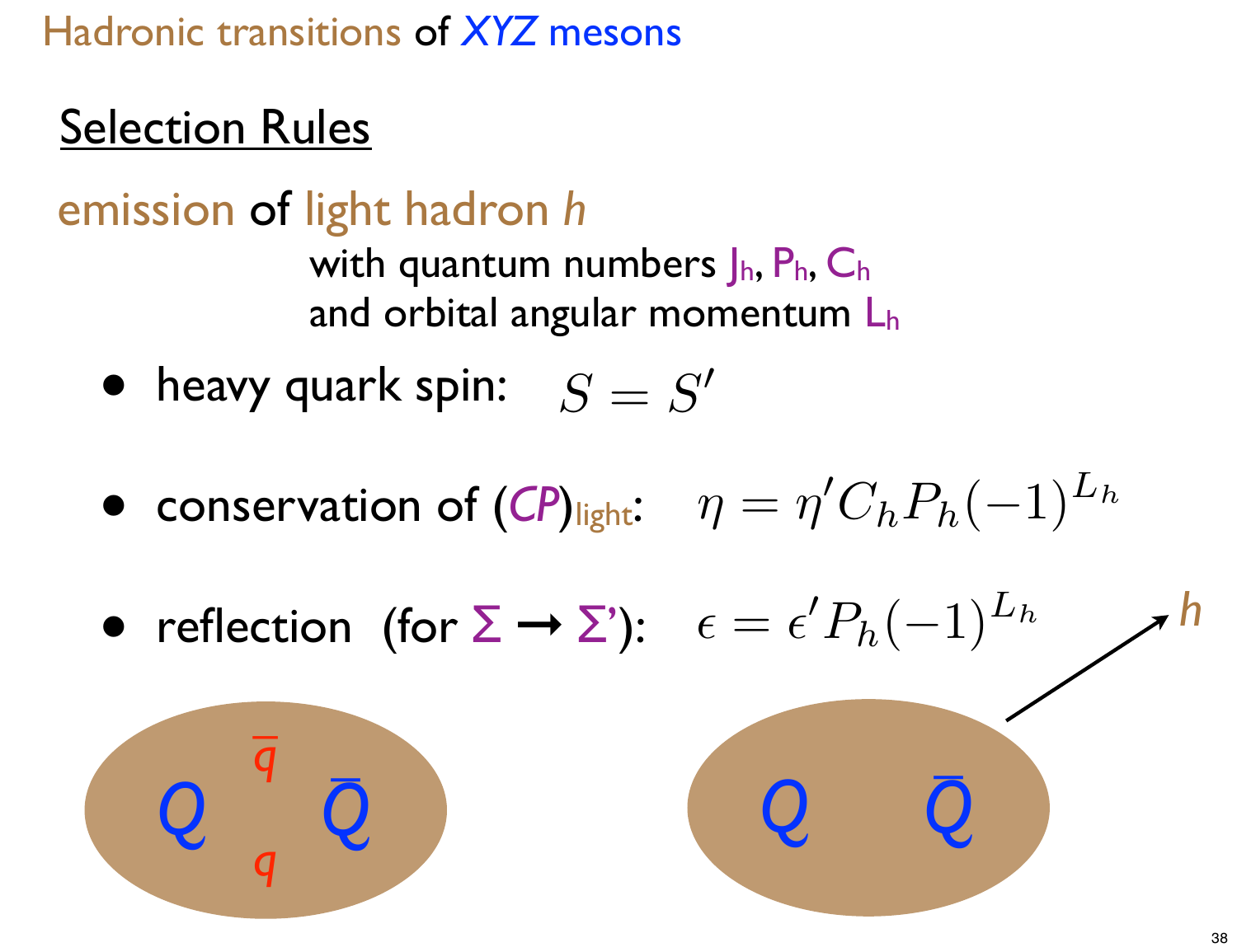Hadronic transitions of *XYZ* mesons

## selection rules for hadronic transitions of XYZ mesons to quarkonium

 $\implies$  constraints on Born-Oppenheimer potentials

*XYZ* ➞quarkonium + S-wave vector meson (ω or φ) **⇒ hybrid: NO** tetraquark: Π*<sup>g</sup> <sup>+</sup>*or Π*<sup>g</sup> −*

*XYZ* → **quarkonium** + P-wave pion **⇒ hybrid: NO** tetraquark:  $\prod_{g}$ <sup>-</sup> or  $\prod_{g}$ <sup>+</sup> or  $\sum_{g}$ <sup>+</sup>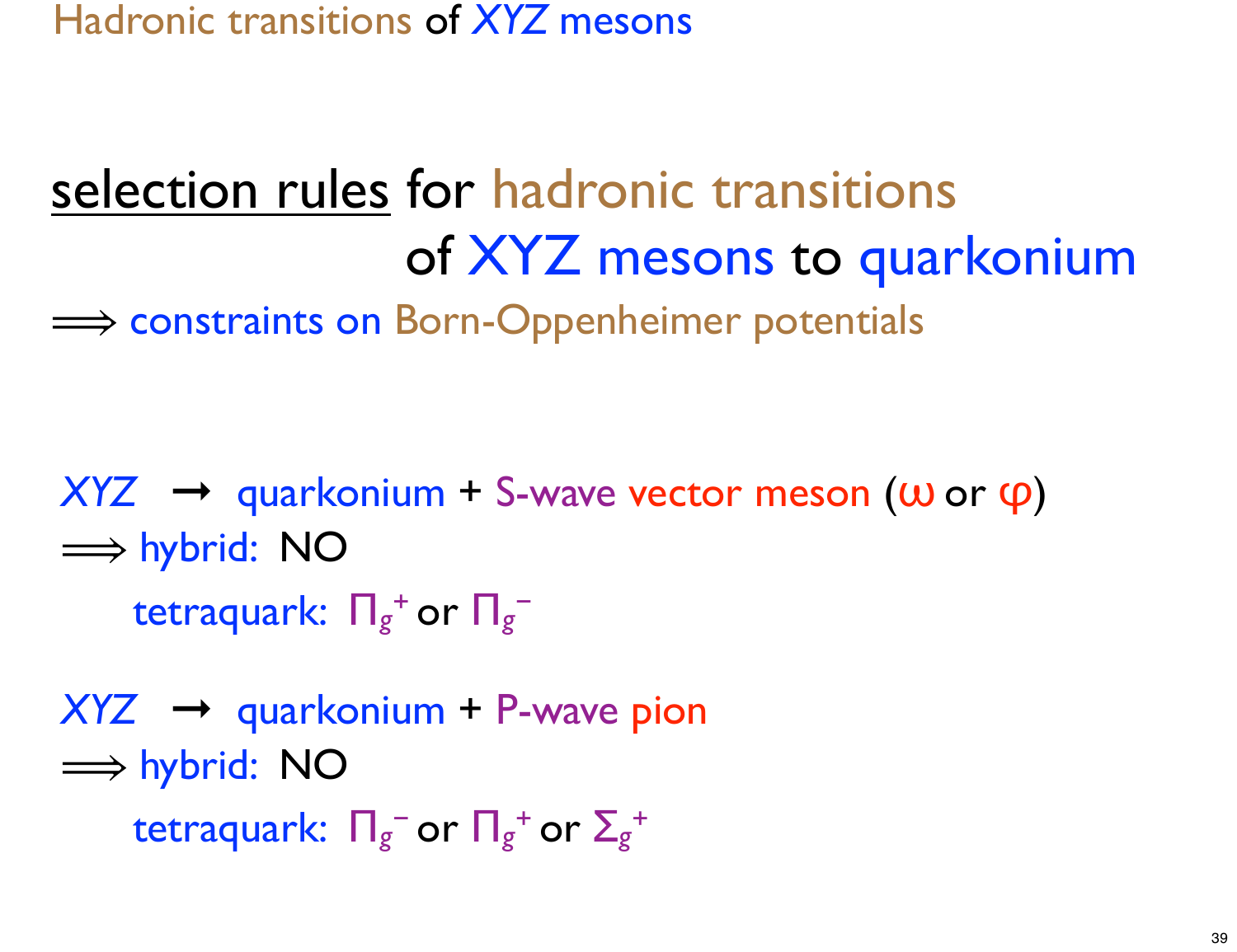# Conclusions

The discoveries of the *XYZ* mesons have revealed a serious gap in our understanding of the QCD spectrum

Constituent models for the *XYZ* mesons have not presented a compelling pattern and make little contact with QCD

Born-Oppenheimer approximation has not yet provided a compelling pattern for the *XYZ* mesons but it is based firmly on QCD